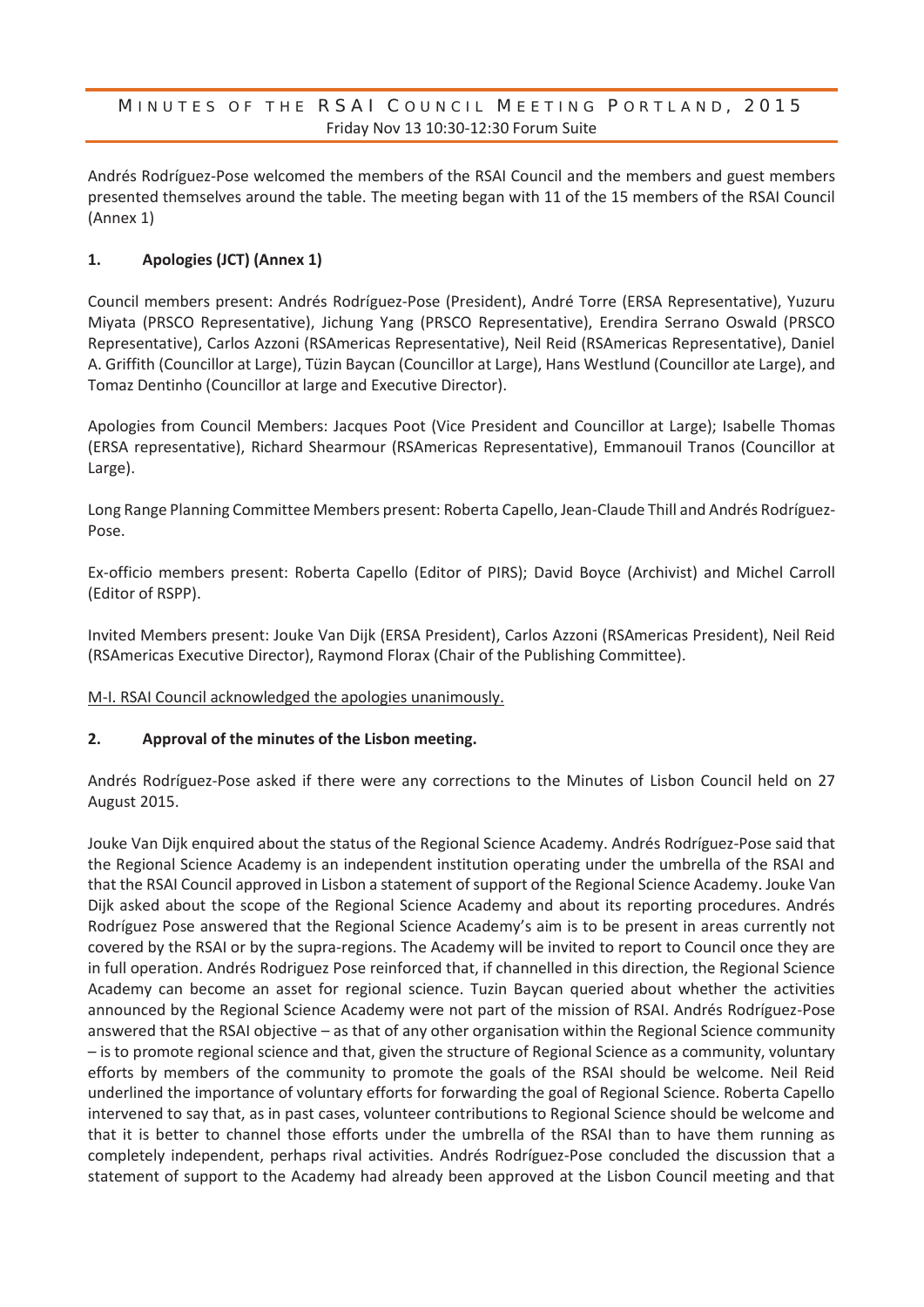there was no overwhelming demand from Council to reverse it. He asked if there were other points for clarification.

### M-II. RSAI Council approved unanimously the Minutes of the Lisbon Council (August 2015)

### **3. New Measures – Thinking Big (Annex 2)**

Andrés Rodríguez-Pose recalled that two measures were launched in 2015 – 'Nurturing New Talent' and 'Building Bridges' – and proposed a new one under the name of 'Thinking Big'. A proposal for 'Thinking Big' was circulated prior to the meeting. The idea is to provide seed funding for young researchers of less than 35 years of age. Jouke Van Dijk welcomed the proposal and said that ERSA could eventually add more funds to these programmes. Neil Reid also remarked that NARSC can help to support the programs. Jean Claude Thill stated that this type of initiatives are very important. André Torre supported the idea, as did Daniel Griffith, who enquired about whether the conditions of eligibility could be based on years after PhD completion. Andres Rodriguez-Pose answered that this is a first proposal and that changes, such as the one proposed by Daniel Griffith would certainly be considered. Carlos Azzoni asked about reporting requirements. Andrés Rodríguez-Pose said that the receiver should provide evidence of submission of a fully-fledge proposal to a Research Council or equivalent within a year of reception of funds. Erendira Serrano informed that some contracts cannot be done by young researcher within universities. Jean Claude Thill asked whether the money goes to the Universities or to the applicants. Andrés Rodriguez-Pose said that it could be stated in the call that the allocation of resources could either be made directly to the candidate or to the institution, at the request of the candidate. Jouke Van Dijk stressed the need to avoid or minimise overheads. Andrés Rodriguez Pose remarked that suggestions would be welcomed in order to minimise the proposal and that a revised proposal would be submitted to the Istanbul Council. Jouke Van Dijk indicated that the proposal could also be brought to the European Organizing Committee in Vienna next February.

M-III. The RSAI Council will make a decision on the revised 'Thinking Big' proposal at the Istanbul Council.

### **4. Plan and Budget for 2016 (Annex 3).**

Tomaz Ponce Dentinho explained that the Revenues expected for 2016 will come from Wiley (44420 Euros) and from the Membership fees (44457 Euros). Regarding expenditures there is the payment of subscription fees to Wiley (26000 Euros) and to Editorial Expenditures of RSAI Journals and Newsletter (24000 Euros). Other costs are for accounting, auditing and secretariat (9880 Euros) and for awards (2250 Euros) and for RSAI new measures (16500 Euros). Tomaz Ponce Dentinho also clarified that if the World Congress attracted 400 participants there would be an expected margin of 26,449 Euros for RSAI. Finally he informed that RSAI Funds grew from around 200,000 Euros in 2011 to around 300,000 Euros in 2015.

M-IV. The RSAI Council approved unanimously the Plan and Budget for 2016 (August 2015).

### **5. New Councillors at Large 2016-2018 (Annex 4).**

Tomaz Ponce Dentinho informed the Council on-line elections took place from the 15th of September 2015 until the 15th of October 2015 for new councillors at large, based on the decision taken at the Lisbon meeting. Of a total of 483 votes, 258 votes went to Dr. Fabio Mazzola, 131 to Dr. Amitrajeet A. Batabyal and 83 to Dr. Terry L. Clower; 11 votes were declared void.

M-V. The RSAI Council acknowledged unanimously the election of Fabio Mazzola as RSAI Councilor at Large for the period 2016-2018.

### **6. Changes in By-Law 3 – Expansion of RSAI Council from 15 to 19 members (Annex 5).**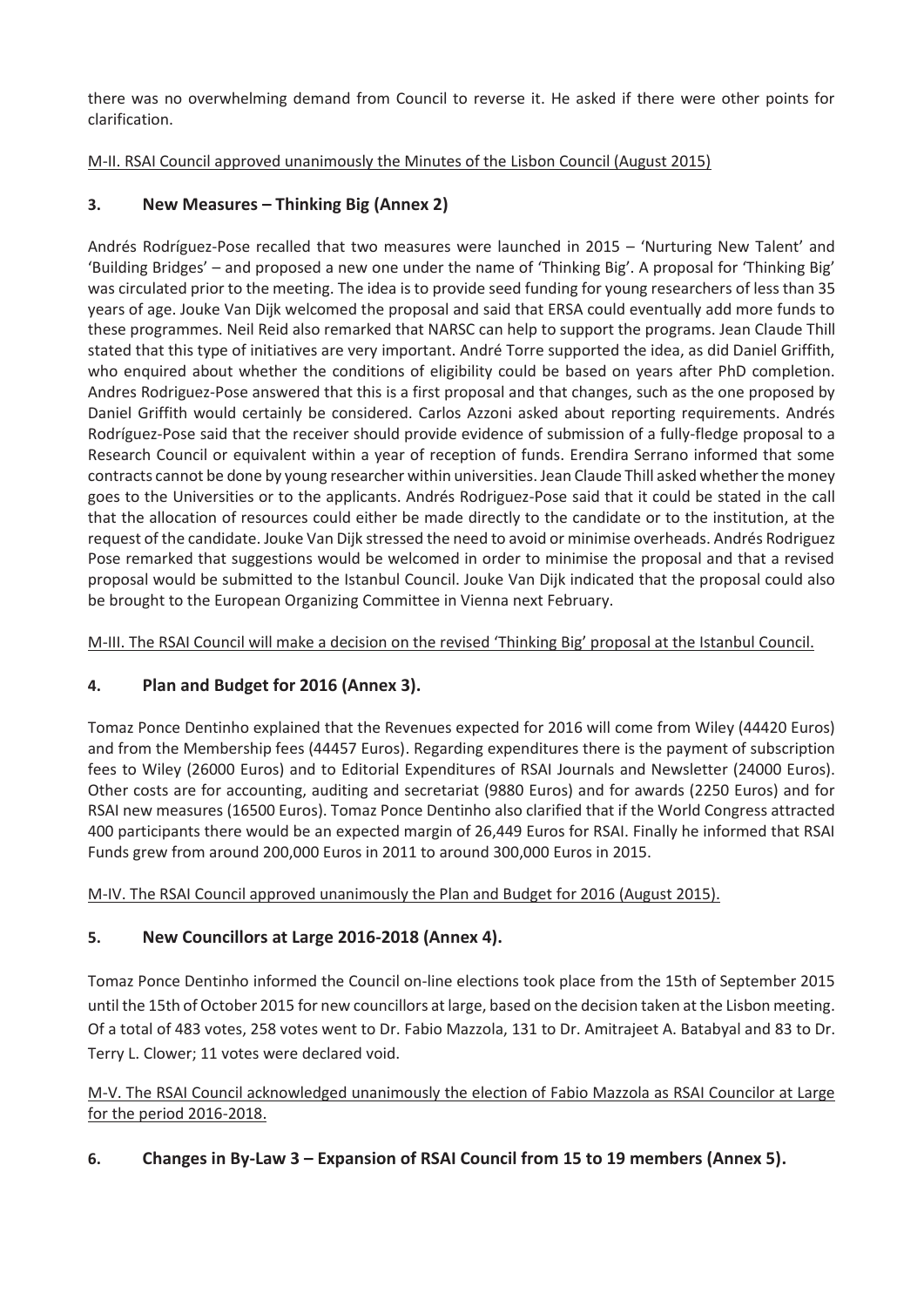Andrés Rodríguez-Pose recalled that at the RSAI Council that took place in Lisbon in August 2015 adopted the following resolution: "M-VI. The RSAI Council approved unanimously that the Presidents of the Supra Nationals and the Executive Director should be full members of the RSAI Council for the period of their respective mandates"; and, remembered that, it was also agreed that the by-laws that will translate those principles would be submitted for approval at the Council in Portland. Andrés Rodríguez-Pose said that those principles were included in a new and more simplified redaction of By-law 3 presented in Annex 5. André Torre moved to approve the new writing of by-law 5.

M-VI. The RSAI Council approved unanimously the new version of By Law 3 in Annex 5 (August 2015)

# **7. New Sections and Supra-nationals**

Andrés Rodríguez-Pose indicated that with the recent approval of the Latin America and Caribbean Regional Science Association some restructuring of the territorial organization of the RSAI could be expected, perhaps with a reorganization of the supra-regional structure. Carlos Azzoni informed that the group of Latin America and Caribbean Sections had met at the PRSCO Meeting in Viña del Mar (Chile) and that it was expected that by the World Congress in Istanbul the Latin America and Caribbean Regional Science Association will be constituted and submitted for recognition by the RSAI Council. Andrés Rodríguez-Pose welcomed the development and remarked that RSAI will change its by-laws to adapt to include the  $4<sup>th</sup>$  Supraregional organisation.

M-VII. The RSAI Council acknowledged the development of a New Supraregional Regional Science organisation involving Latin American and Caribbean Sections

# **8. Nomination of the Executive Director for 2016-2018.**

Andrés Rodríguez-Pose said that elections were due for the RSAI Executive Director for the period 2016-2018. Andrés Rodríguez-Pose proposed the Council to re-elect Tomaz Ponce Dentinho for a new three year mandate as Executive Director of RSAI. He also said that this will be the last of three terms that the Executive Director can be in charge. The Council nominated André Torre and Jean Claude Thill to develop a proposal for a professional secretariat to be presented in the Council of Minneapolis in November 2016.

M-VIII. The RSAI Council approved unanimously the election of Tomaz Ponce Dentinho for Executive Director of RSAI for the period 2016-2018

# **9. World Congress: Istanbul**

Tuzin Baycan informed the Council that the bureaucratic issues related to the World Conference are being solved and reported that Turkish Airlines will support the conference with the offer of three tickets for the flights of the Key Speakers. Tuzin Baycan also said that the Congress Venue is fixed, the Webpage open and abstracts had already submitted in the last days. Neil Reid asked if there is a target in terms of number of participants. Tuzin Baycan said that 500 participants are expected and that Istanbul is a very central and connected place. Carlos Azzoni asked about the expected number of local participants and suggested that PhD students should be attracted to participate. Tuzin Baycan said that she did not think that potential security risks would affect the congress. Neil Reid confirmed that Turkey is a safe and secure place. Andrés Rodríguez Pose thanked the Turkish Section and specially Tuzin Baycan for the great effort that the organization of a World Congress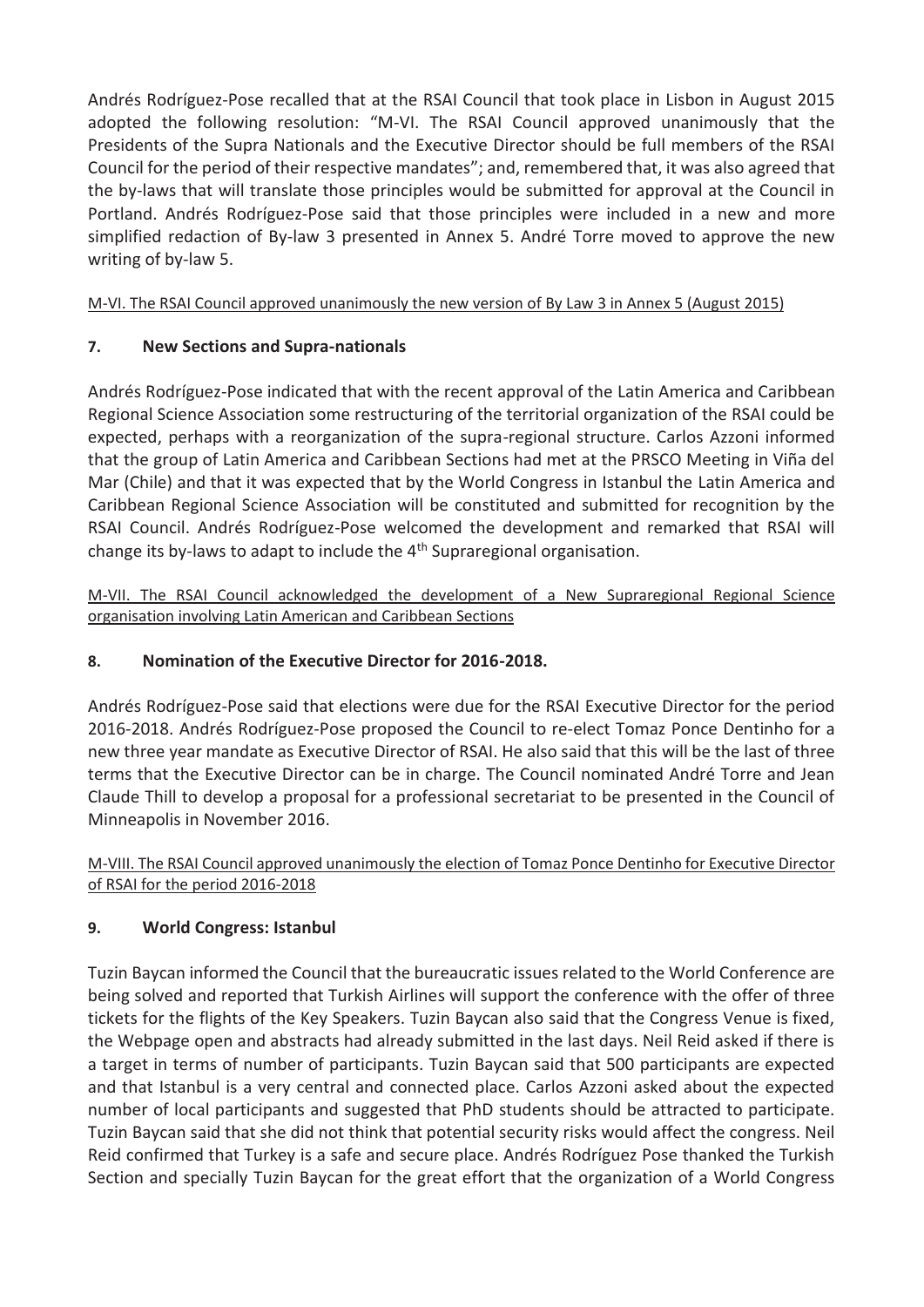requires particularly in those difficult times and invited the members of the Council to present papers in Istanbul.

M-IX. The RSAI Council unanimously thanked the efforts of the Turkish Section and Tuzin Baycan to organize the XI World Congress of RSAI

### **10. RSAI Publications**

# **Papers in Regional Science (Annex 6)**

Roberta Capello informed the Council that the report of Papers in Regional Science was presented at the Lisbon RSAI Council and that, after three years as editor, there is the need for the Council to nominate the editorial team for another term. Roberta Capello informed that Alessandra Faggian and Michaela Trippl and she were ready to remain as editors, while Paul Elhorst – who will be the next editor of Spatial Economic Analysis – and Takatoshi Tabuchi were stepping down. There was therefore a need to cover a gap in spatial econometrics. Dr Capello proposed Drs. Jonathan Corcoran and Donald Lacombe – CVs in annex 6 of the Meeting Agenda – as new editors. Andrés Rodríguez Pose thanked the presentation of Roberta Capello and pointed out the good choice of the proposed new co-editors. Jouke Van Dijk said that it is very good that most of the editorial team can continue but he regretted that there will be no one from Japan or China since there are very good research produced in these countries. Andrés Rodríguez Pose asked Jouke Van Dijk if there is a need of someone specifically from those countries and if so suggested that Roberta Capello will include someone from there. Roberta Capello accepted the suggestion. Andrés Rodríguez Pose proposed the Council to approve the extra suggestion for the editorial board of Papers in Regional Science by mail.

M-X. The RSAI Council approved unanimously the selection of Jonathan Corcoran, Donald Lacombe as coeditors of Papers in Regional Science, and awaits the proposal of an editor from Asia.

# **Regional Science Policy and Practice.**

Michael Carroll said that Regional Science Policy and Practice was accepted for indexing in Scopus, that submissions had been stable, although with some increase in the number of desk rejections. Dr Carroll also stated that he had overseen the development of the journal since its inception and that it was time for him to step down and pass the reins to someone else. He agreed to serve until a new editor is appointed. Andrés Rodríguez-Pose thanked Michael Carroll for his work in leading the journal in the ten years since the idea of the journal was formed and in overseeing the publication of seven successful volumes. Andrés Rodríguez-Pose recommended that an open call be made for a new editorial team. This open call should be launched by the Publishing Committee. Neild Reid asked Roberta Capello if some of the 90% of rejections of Papers in Regional Science would not be suitable for Regional Science Policy and Practice. Roberta Capello said that the papers are rejected because they did not have enough quality. Jean Claude Thill also thanked Michael Carroll and remarked that launching a new journal is not an easy task.

M-XI. The RSAI Council congratulated the work done by the editorial team of RSPP and approved unanimously an open call for a new editorial team of RSPP.

**Publishing Committee.**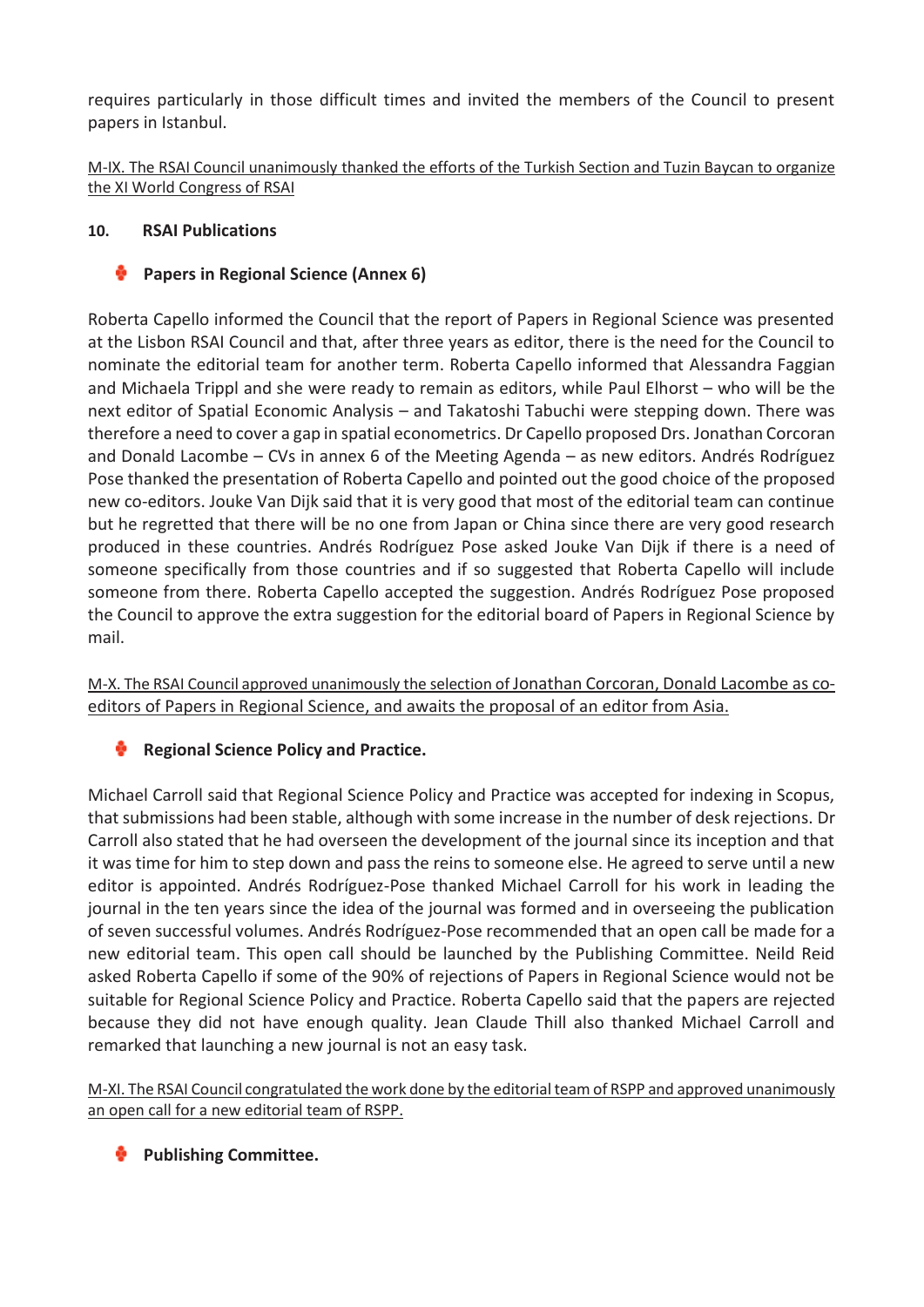Raymond Florax informed that the Publishing Committee has been talking with Wiley on the backlog of Papers in Regional Science and Wiley suggested the creation of a new issue per year. The risks was that this would imply a reduction in the impact factor because of the increase in the number of pages without an immediate follow up of the number of citations. Raymond Florax also informed that the contract with Wiley lasts until the end of 2018 and RSAI should have a clear strategy by the end of 2016. Michael Carroll suggested to go back to the Oxford Meetings with Wiley since those meetings were very helpful. Neil Reid recalled that RSAI had face-to-face meetings in Palermo (2014) and Lisbon (2015). Andrés Rodríguez-Pose closed the point on RSAI publications requesting that suggestions for the publication strategy along 2016 are welcomed by the Publication Committee.

M-XII. The RSAI Council acknowledged the report of the Publication Committee.

# **RSAI Archives**

David Boyce, RSAI Archivist, informed the Council that Peter Batey was recently nominated by the Council as Co-Archivist. David Boyce also said that he will be stepping down as archivist, and because the archives are based on Cornell University, probably it would be better to find a new archivist based in Cornell University that can follow the work that has being done along the past two decades on the RSAI Archives. Andrés Rodríguez Pose expressed that the RSAI Council is extremely grateful for the work conducted by David Boyce with the RSAI Archives. Neil Reid said that David Boyce attended 57 consecutive North American Meetings and asked David Boyce to propose a new archivist based in North America so that s/he can be close to Cornell RSAI Archives.

M-XIII. The RSAI Council congratulated and thanked the work done by David Boyce and approved unanimously the search of a new archivist that could be closer to the Archives at Cornell University.

### **11. Awards**

# **Founders award 2016 (Annex 7)**

Andrés Rodríguez-Pose informed the Council that, following the recommendation of the RSAI board meeting in Lisbon, a Selection Committee was formed including Antoine Baily, Arthur Getis, Jean-Claude Thill and Emmanouil Tranos (secretary), and himself. Andrés Rodríguez-Pose said that the Call for Nominations was done using the RSAI mailing list and the RSAI web page. The deadline for nominations is 30th November 2015 and the aim is to have a minimum of two or three nominations selected before the end of 2015; then, past recipients of the Founder's Medal will be invited to recommend the recipient from the list of three nominees compiled by the Committee. The announcement of the recipient will take place during the next World RSAI Congress in Istanbul (25- 28th April, 2016).

# **RSAI Fellows (Annex 8)**

Andrés Rodríguez-Pose informed the Council that the process of selection of the RSAI Fellows for 2015 went according to the Nomination and Selection Protocol of RSAI Fellows (www.regionalscience.org – Awards - Fellows). Of the three new fellow, Jacques Poot received the award in the ERSA Conference in Lisbon and Raymond Florax and Kieran Donaghy received the award in Portland.

### **RSAI dissertation competition (Annex 9)**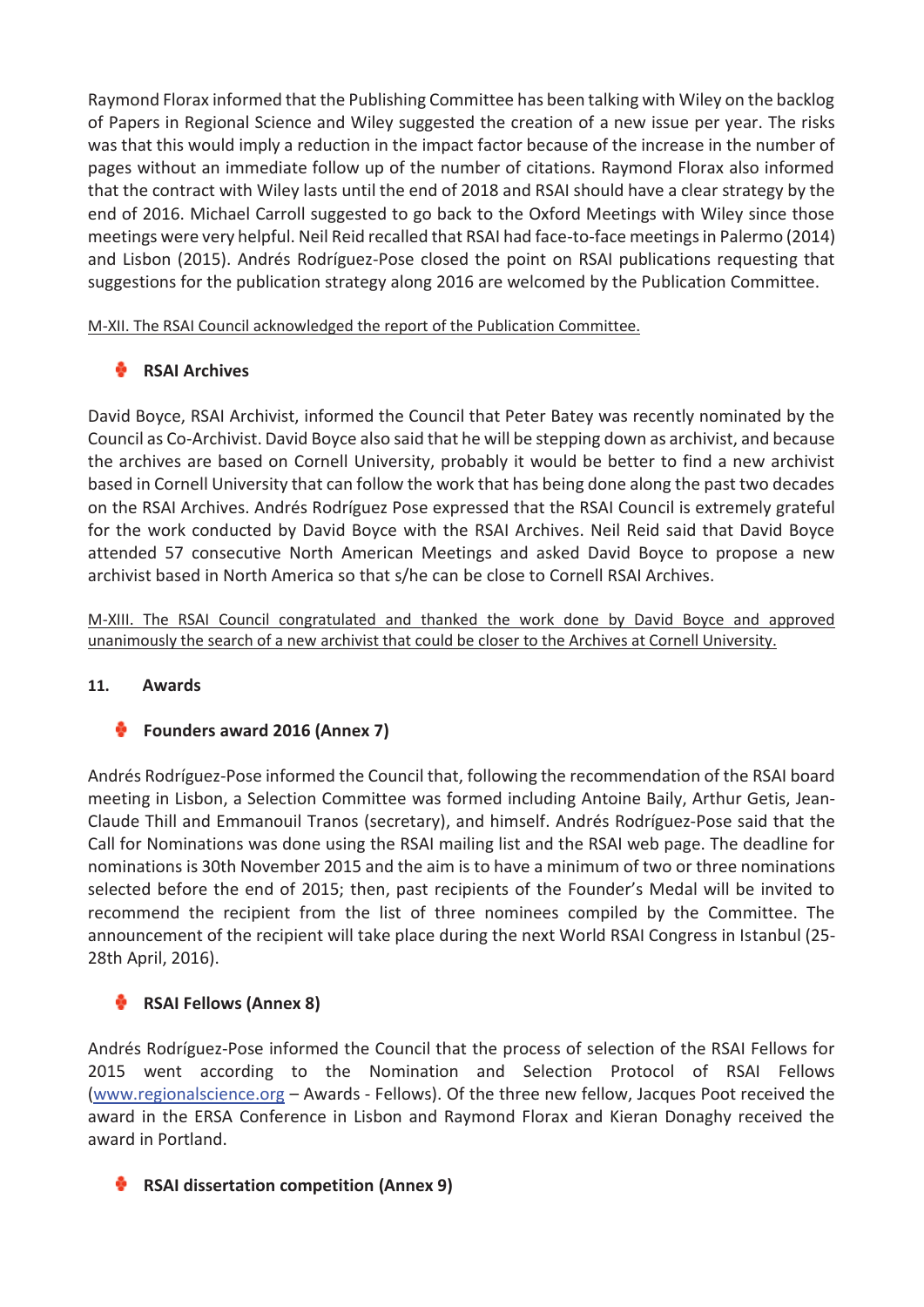Andrés Rodríguez-Pose informed the Council that, according to the report of the Shaoming Cheng, chair of the RSAI dissertation competition Tate Twinam from University of Pittsburgh won the RSAI Dissertation Competition with a PhD Dissertation untitled The Economics of Zoning supervised by : Arie Beresteanu and Randall P. Walsh.

# **Stan Czamanski award (Annex 10)**

Andrés Rodríguez-Pose informed the Council that, according to the report of the Stan Czamanski Committee the proposal of Steven Gehrke entitled "Active Travel Behavior and Spatial-temporal Land Use Mixing" best represented the approach of Professor Czamanski and that the letter by Professor Kelly Clifton was helpful in reaching this conclusion.

# **RSAI Young Researcher Prize (Annex 11)**

Andrés Rodríguez-Pose informed the Council that a RSAI Young Researchers Prize will be created for the RSAI World Congresses to showcase the research of young scholars in Regional Science through paper presentation and in-depth discussion organized at the Regional Science Association World Congress.

M-XIV. The RSAI Council acknowledged the report of the awards.

# **12. AOB**

Andrés Rodríguez-Pose asked the Councilors if there was any other issue to be discussed in the RSAI Council of Portland and no one presented any other issue to be discussed.

# **1. Date of next meeting (Istanbul)**

Andrés Rodríguez-Pose fixed the date of the next Council Meeting for Istanbul, on the 27<sup>th</sup> of April 2016.

The meeting closed ate 12H30.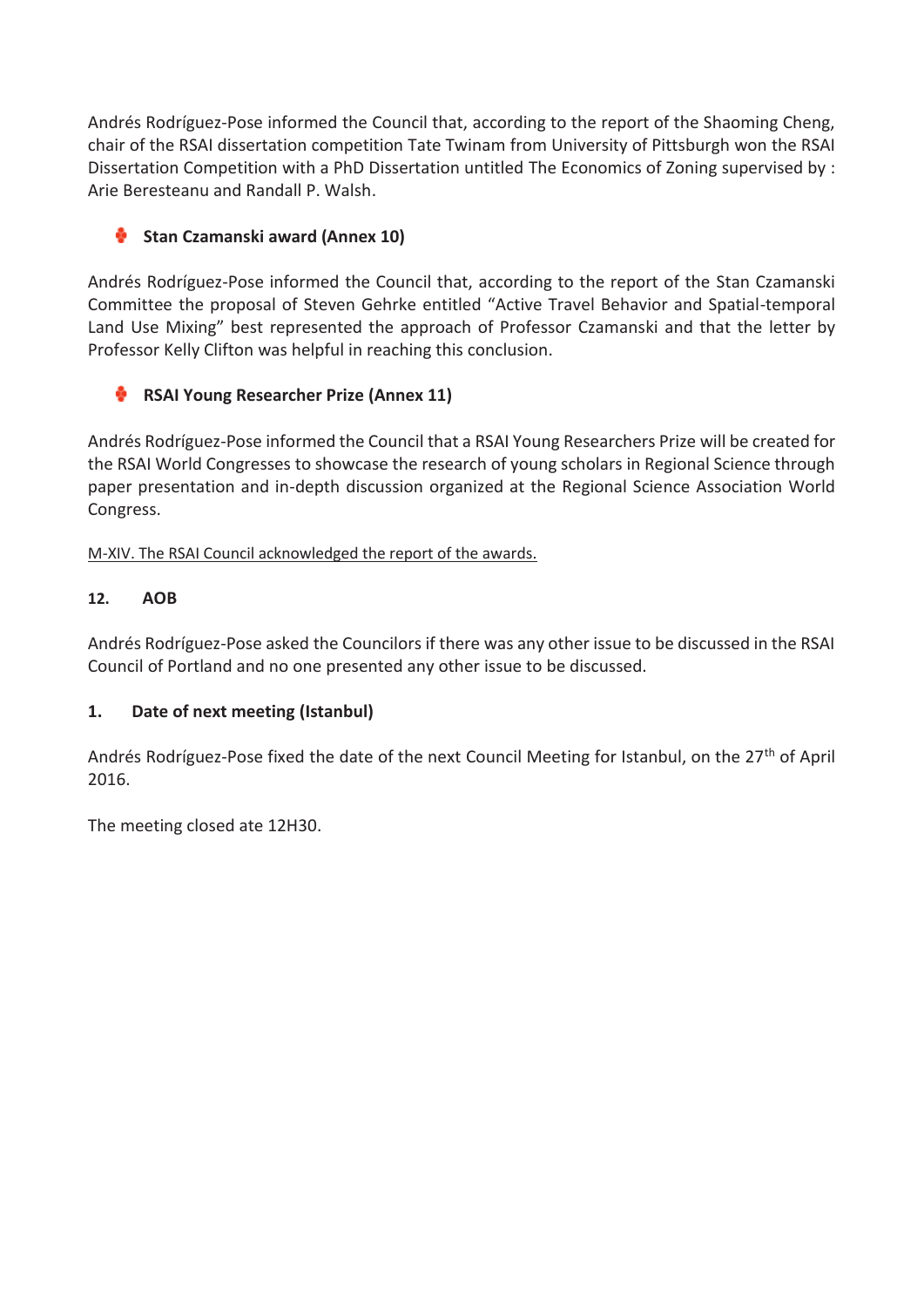# **Annex 1: RSAI Council Members**

| <b>2015 RSAI Council Members Present</b> |  |
|------------------------------------------|--|
|------------------------------------------|--|

|                | Name                    | Member                    | Period    | Email                      | Presences    |
|----------------|-------------------------|---------------------------|-----------|----------------------------|--------------|
| $\mathbf{1}$   | Andres Rodriguez-       | Ersa Representative       | 2013-2015 | a.rodriguez-pose@lse.ac.uk | $\mathbf{1}$ |
|                | Pose                    | President                 | 2015-2016 |                            |              |
| $\overline{2}$ | Jacques Poot            | Councilor at large        | 2015-2017 | jpoot@waikato.ac.nz        | $\Omega$     |
|                |                         | Vice President            | 2016      |                            |              |
| 3              | <b>Isabelle Thomas</b>  | Ersa Representative       | 2015-2017 | isabelle@geog.ucl.ac.be    | $\Omega$     |
| $\overline{4}$ | André Torre             | Ersa Representative       | 2014-2016 | andre.torre@wanadoo.fr     | $\mathbf{1}$ |
| 5              | Jichung Yang            | Prsco                     | 2013-2015 | jcyang7@chol.com           | $\mathbf{1}$ |
|                |                         | Representative            |           |                            |              |
| $\overline{7}$ | Yuzuru Miyata           | Prsco                     | 2014-2016 | miyata@ace.tut.ac.jp       | $\mathbf{1}$ |
|                |                         | Representative            |           |                            |              |
| 8              | Erendira Serrano        | Prsco                     | 2015-2017 | sesohi@hotmail.com         | $\mathbf{1}$ |
|                |                         | Representative            |           |                            |              |
| 6              | Carlos Azzoni           | RSA Representative        | 2015-2017 | cazzoni@usp.br             | $\mathbf{1}$ |
| 9              | Neil Reid               | <b>RSA Representative</b> | 2012-2014 | neil.reid@utoledo.edu      | $\mathbf{1}$ |
|                |                         |                           | 2015-2017 |                            |              |
| 10             | <b>Richard Shearmur</b> | RSA Representative        | 2013-2015 | Richard.shearmur@mcgill.ca | $\Omega$     |
| 11             | Daniel A. Griffith      | Councilor at large        | 2015-2017 | dagriffith@utdallas.edu    | $\mathbf{1}$ |
| 12             | Tüzin Baycan            | Councilor at large        | 2015-2017 | tbaycan@itu.edu.tr         | $\mathbf{1}$ |
| 13             | <b>Emmanouil Tranos</b> | Councilor at large        | 2015-2017 | e.tranos@bham.ac.uk        | $\Omega$     |
| 14             | Hans Westlund           | Councilor at large        | 2014-2016 | hans.westlund@abe.kth.se   | $\mathbf{1}$ |
| 15             | Tomaz Dentinho          | Ersa Representative       | 2010-2012 | tomazdentinho@uac.pt       | $\mathbf{1}$ |
|                |                         | Councilor at large        | 2011-2013 |                            |              |
|                |                         | <b>Executive Director</b> | 2011-2013 |                            |              |
|                |                         | <b>Executive Director</b> | 2014-2016 |                            |              |

#### **2015 RSAI Ex-Oficcio Members**

| Roberta Capello          | <b>Editor of PIRS</b>      | roberta.capello@polimi.it    |  |
|--------------------------|----------------------------|------------------------------|--|
| David Boyce              | Archivist                  | d-boyce@northwestern.edu     |  |
| Peter W. J. Batey        | Archivist                  | pwjbatey@liv.ac.uk           |  |
| Francisco Carballo Cruz  | Treasurer                  | fcarballo@eeg.uminho.pt      |  |
| <b>Elisabete Martins</b> | <b>Finance Director</b>    | Elisabete.martins@apdr.pt    |  |
| Eduardo Haddad           | <b>Book Review Editor</b>  | ehaddad@usp.br               |  |
| M.Carroll                | Editor RSPP                | mcarrol@bgsu.edu             |  |
| Alessandra Faggian       | <b>RSA Editor of PIRS</b>  | faggian.1@osu.edu            |  |
| J. Paul Elhorst          | <b>ERSA Editor of PIRS</b> | J.P.Elhorst@rug.nl           |  |
| Michaela Trippl          | <b>ERSA Editor of PIRS</b> | michaela.trippl@circle.lu.se |  |
| Takatoshi Tabuchi        | PRSCO Editor of PIRS       | ttabuchi@e.u-tokyo.ac.jp     |  |
|                          |                            |                              |  |

#### **2015 RSAI Invited Members**

| Jouke Van Dijk     | <b>ERSA President</b>       | Jouke.van.Dijk@rug.nl       |  |
|--------------------|-----------------------------|-----------------------------|--|
| Budy Resosudarmo   | <b>PRSCO President</b>      | budy.resosudarmo@anu.edu.au |  |
| Carlos Azzoni      | <b>RSAmericas President</b> | cazzoni@usp.br              |  |
| Andrea Caragliu    | Newsletter Editor           | andrea.caragliu@polimi.it   |  |
| Graham Clarke      | Newsletter Editor           | G.P.Clarke@leeds.ac.uk      |  |
| Richard Kelly      | <b>ERSA Executive</b>       | richard.kelly@ersa.org      |  |
| Hiroyuki Shibusawa | <b>PRSCO Executive</b>      | hiro-shibu@tut.jp           |  |
| Neil Reid          | <b>RSA Executive</b>        | neil.reid@utoledo.edu       |  |

#### **LRPC Members**

|                                                                                             | Peter Nijkamp         | President                     | 1991 - 1992 | pnijkamp@feweb.vu.nl             |  |
|---------------------------------------------------------------------------------------------|-----------------------|-------------------------------|-------------|----------------------------------|--|
|                                                                                             | Lay J. Gibson         | President                     | 1993-1994   | ljgibson@ag.arizona.edu          |  |
|                                                                                             | Kingsley E. Haynes    | President                     | 1995-1996   | khaynes@gmu.edu                  |  |
|                                                                                             | Peter W. J. Batey     | President                     | 1997-1998   | pwjbatey@liv.ac.uk               |  |
|                                                                                             | H.Khono               | President                     | 1999-2000   |                                  |  |
|                                                                                             | Geoffrey J.D. Hewings | President                     | 2001-2002   | hewings@uiuc.edu                 |  |
|                                                                                             | Antoine Bailly        | President                     | 2003-2004   | antoine.bailly@unige.ch          |  |
|                                                                                             | Robert J. Stimson     | President                     | 2005-2006   | rstimson@unimelb.edu.au          |  |
| Roger R. Stough<br>President<br>Roberta Capello<br>President<br>Yoshiro Higano<br>President |                       |                               | 2007-2008   | rstough@gmu.edu                  |  |
|                                                                                             |                       |                               | 2009-2010   | roberta.capello@polimi.it        |  |
|                                                                                             |                       |                               | 2011-2012   | higano@jsrsai.envr.tsukuba.ac.jp |  |
|                                                                                             | Jean-Claude Thill     | President                     | 2013-2014   | Jean-Claude.Thill@uncc.edu       |  |
|                                                                                             | Andres Rodriguez Pose | <b>Council Representative</b> |             | a.rodriguez-pose@lse.ac.uk       |  |
|                                                                                             | Jacques Poot          | Council Representative        |             | jpoot@waikato.ac.nz              |  |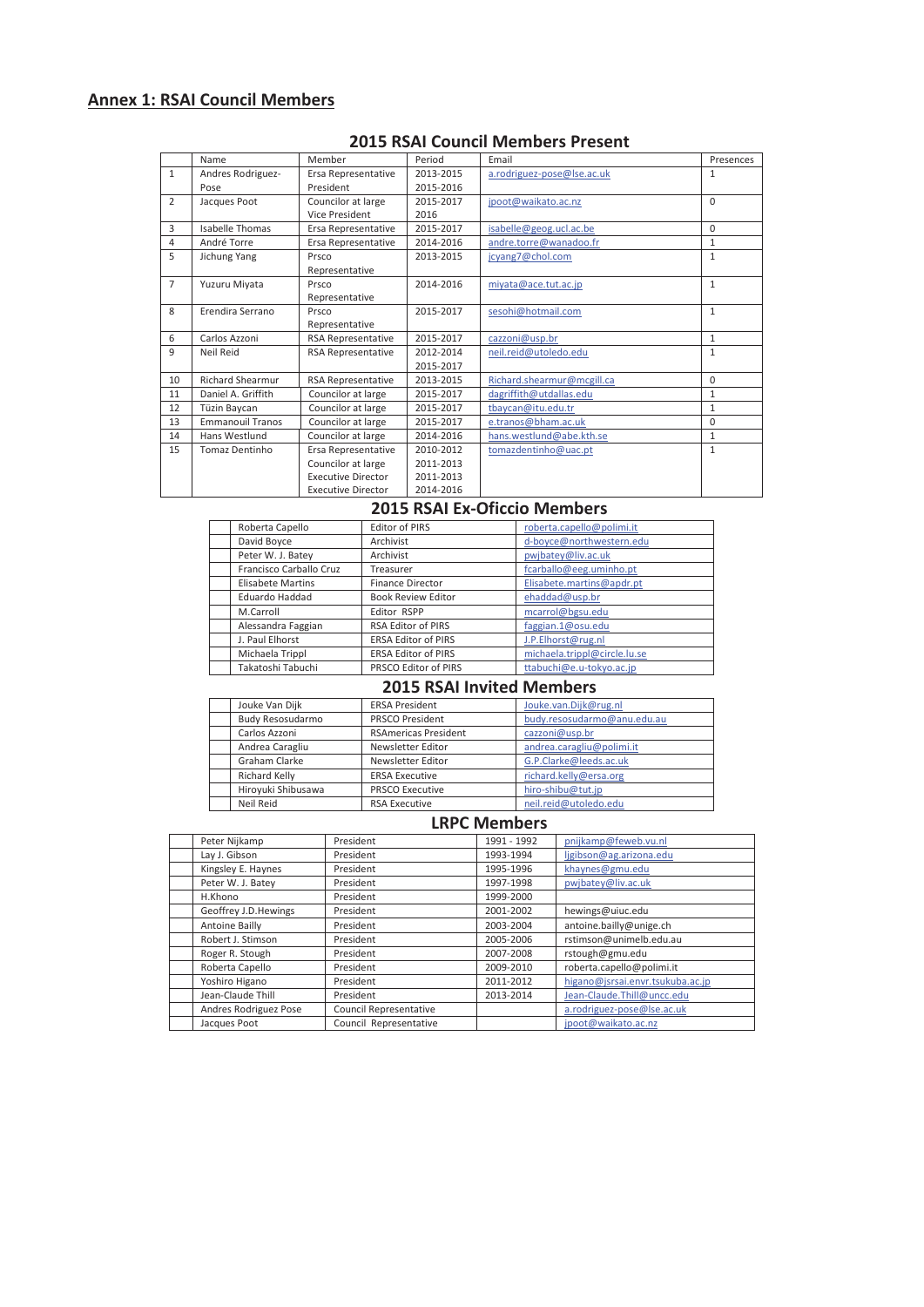### **Annex 2: Thinking Big**

#### **2016 seed funding for young researchers**

Young researchers are often disadvantaged when trying to develop innovative and/or unconventional research projects because of a lack of adequate seed funding. In order to help address this problem, the RSAI will support young researchers in the planning and early development of cutting-edge and/or high-risk research bids with a view to facilitating later applications to funding from research councils or equivalent research funding bodies.

The seed funding will only be available to members of the association under the age of 35.

The researcher will be required to provide evidence of having submitted a fully-fledged bid to research councils or equivalent research funding bodies

Individual awards will be granted to a maximum value of  $\epsilon$ 3,000.

Eligible costs will only include project planning and development through research assistance, purchase of datasets, proof-reading of bids or related documents. No other costs will be allowed.

Applications – up to a maximum of three pages, including name and affiliation of the candidate, title of the proposed project, main research question(s), justification of the project's novelty, and prospective methods – should be submitted to the RSAI before June  $1<sup>st</sup> 2016$ , using the following link (include a link).

All applications will be reviewed by a special committee made of three senior members of the association, who will make a decision on the candidates to fund. The decision of the committee will be final.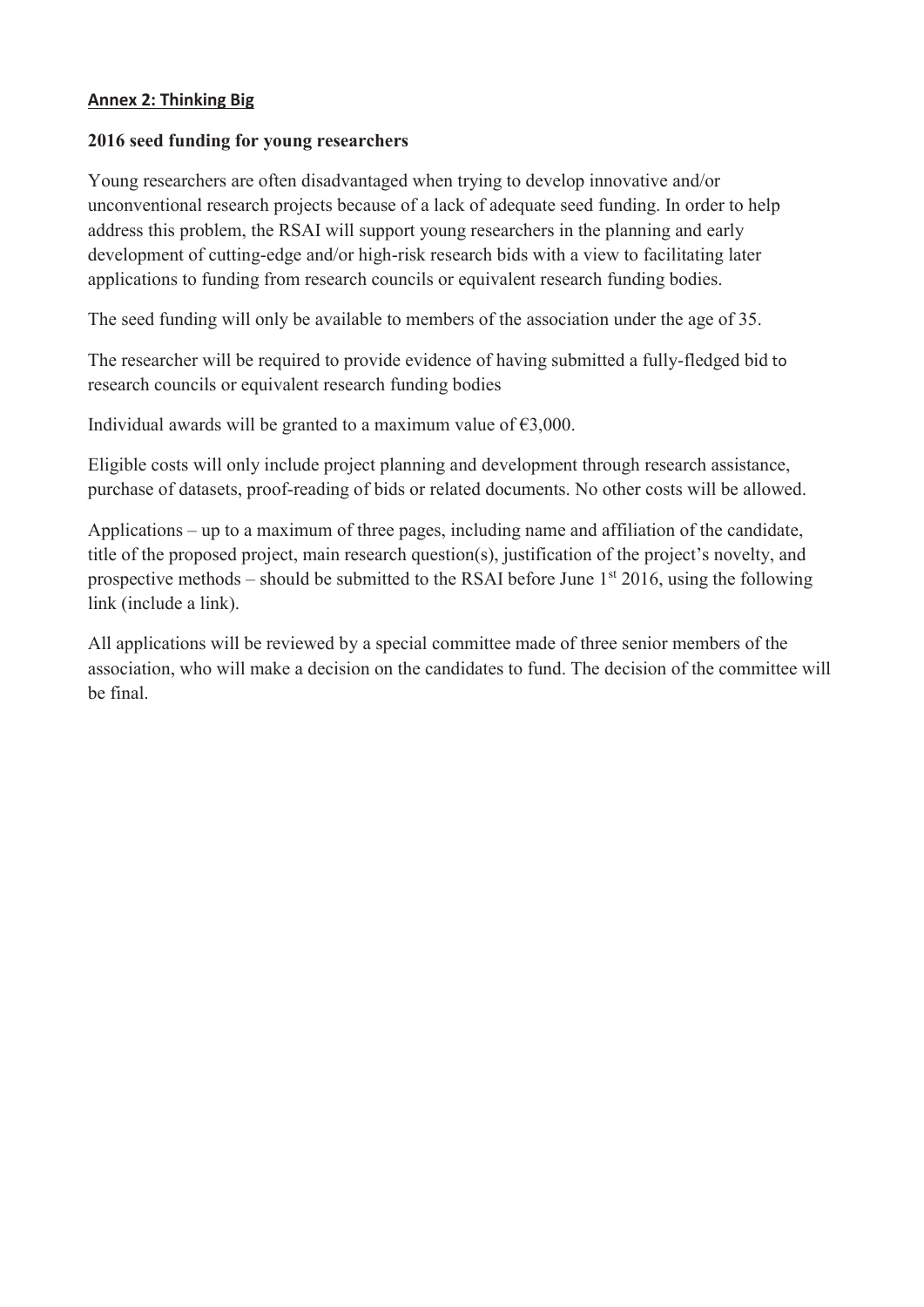### **Annex 3: Plan and Budget for 2016.**

| <b>Description</b>                                              | <b>Revenues</b>          | Costs                    | <b>Margin</b>          |
|-----------------------------------------------------------------|--------------------------|--------------------------|------------------------|
| General                                                         | $0,00 \in$               | 9.880,00€                | -9.880,00 €            |
| <b>ACCOUNTING</b>                                               | $0,00 \in$               | 3.600,00 €               | $-3.600,00 \in$        |
| <b>WEBSERVER</b>                                                | $0.00 \in$               | 80,00€                   | $-80,00 \in$           |
| RSAI SECRETARIAT                                                | $0,00 \in$               | $5.000,00 \in$           | $-5.000,00 \in$        |
| <b>OTHERS</b>                                                   | $0.00 \in$               | 1.200,00 €               | $-1.200,00 \in$        |
| <b>Wiley</b>                                                    | 44.420,00 €              | 28.640,00 €              | 15.780,00 €            |
| PIRS AND RSPP 2014 PROFIT SHARE                                 | 15.410,00 €              | $0.00 \in$               | 15.410,00 €            |
| PIRS ADVANCE ON EDITORIAL AND TRAVEL EXPENSES 2015              | 26.370,00 €              | $0,00 \in$               | 26.370,00 €            |
| <b>FUNDING OF RSPP</b>                                          | 2.640,00€                | $2.640,00 \in$           | $0,00 \in$             |
| PAYMENT JOHN WILEY & SONS, LTD - YEAR 2015 - RSAI SUBSCRIPTIONS | $0.00 \in$               | 26.000,00 €              | $-26.000,00 \in$       |
| <b>Editorial</b>                                                | $0,00 \in$               | 24.000,00 €              | -24.000,00 €           |
| RSAI NEWSLETTER PAYMENT                                         | $0,00 \in$               | $1.000,00 \in$           | $-1.000,00 \in$        |
| RSAI NEWLETTER Printing                                         | $0.00 \in$               | 500,00€                  | $-500,00 \in$          |
| PIRS EDITORIAL OFFICE ANUAL EXPENSES                            | $0.00 \in$               | 10.000,00 €              | $-10.000,00 \in$       |
| PIRS EDITORIAL AND TRAVEL EXPENSES PAYMENT FOR EDITOR           | $0,00 \in$               | $5.000,00 \in$           | $-5.000,00 \in$        |
| RSPP EDITORIAL OFFICE ANUAL EXPENSES                            | $0.00 \in$               | 2.500,00 €               | $-2.500,00 \in$        |
| RSPP EDITORIAL AND TRAVEL EXPENSES PAYMENT FOR EDITOR           | $0,00 \in$               | $5.000,00 \in$           | $-5.000,00 \in$        |
| <b>RSAI Awards</b>                                              | $0,00 \in$               | 2.250,00€                | $-2.250,00 \in$        |
| Martin Beckmann Award                                           | $0,00 \in$               | 750,00€                  | $-750,00€$             |
| Dissertation Award<br>Peter Nijkamp Award                       | $0,00 \in$<br>$0,00 \in$ | 750,00€<br>750,00€       | -750,00€<br>$-750,00€$ |
| <b>RSAI Supports</b>                                            | $0,00 \in$               | 16.500,00 €              | -16.500,00€            |
| <b>Nurturing New Talent</b>                                     | $0,00 \in$               | 10.000,00 €              | $-10.000,00 \in$       |
| <b>Bulding Bridges</b>                                          | $0,00 \in$               | 1.500,00 €               | $-1.500,00 \in$        |
| Support for the Preparation of Research Projects                | $0,00 \in$               | $5.000,00 \in$           | $-5.000,00 \in$        |
| <b>Memberships</b>                                              | 44.457,00 €              | 0,00€                    | 44.457,00 €            |
| INDIVIDUAL MEMBERSHIPS                                          | 2.400,00 €               | $0,00 \in$               | 2.400,00 €             |
| MEMBERSHIP ARSC SECTION                                         | 1.425,00 €               | $0,00 \in$               | $1.425,00 \in$         |
| MEMBERSHIP AUSTRALIA/NEW ZEALAND SECTION                        | 713,00€                  | $0,00 \in$               | 713,00 €               |
|                                                                 |                          |                          |                        |
| MEMBERSHIP BALTIC SECTION                                       | 240,00€                  | $0.00 \in$               | 240,00 €               |
| MEMBERSHIP BRAZIL SECTION                                       | 1.364,00€                | $0,00 \in$               | 1.364,00 €             |
| MEMBERSHIP COLOMBIAN SECTION<br>MEMBERSHIP CROATIA SECTION      | 340,00€<br>289,00€       | $0.00 \in$<br>$0,00 \in$ | 340,00 €<br>289,00€    |
| MEMBERSHIP CHINA SECTION                                        | 130,00€                  | $0,00 \in$               | 130,00 €               |
| MEMBERSHIP CHILEAN SECTION                                      | 592,00€                  | $0,00 \in$               | 592,00€                |
| MEMBERSHIP DUTCH SECTION                                        | 1.332,00 €               | $0,00 \in$               | 1.332,00 €             |
| MEMBERSHIP ECUADORIAN SECTION                                   | 380,00€                  | $0,00 \in$               | 380,00€                |
| MEMBERSHIP FRENCH SECTION                                       | 2.474,00 €               | 0,00€                    | 2.474,00 €             |
| MEMBERSHIP GERMAN SECTION                                       | 2.530,00 €               | $0,00 \in$               | 2.530,00 €             |
| MEMBERSHIP GREEK SECTION                                        | 510,00€                  | $0{,}00 \in$             | $510{,}00 \in$         |
| MEMBERSHIP HUNGARIAN SECTION                                    | 386,00€                  | $0,00 \in$               | 386,00€                |
| MEMBERSHIP INDONESIAN SECTION                                   | 50,00€                   | $0,00 \in$               | 50,00 €                |
| MEMBERSHIP ISRAEL SECTION                                       | 257,00€                  | $0.00 \in$               | 257,00 €               |
| MEMBERSHIP ITALIAN SECTION                                      | 1.985,00€                | $0,00 \in$               | 1.985,00€              |
| MEMBERSHIP JAPANESE SECTION                                     | 5.489,00 €               | $0,00 \in$               | 5.489,00 €             |
| MEMBERSHIP KOREAN SECTION                                       | 170,00 €                 | $0{,}00 \in$             | 170,00 €               |
| MEMBERSHIP MEXICAN SECTION                                      | 1.250,00 €               | $0.00 \in$               | 1.250,00 €             |
| MEMBERSHIP NARSC SECTION                                        | 10.531,00 €              | $0{,}00 \in$             | 10.531,00€             |
| MEMBERSHIP NORDIC SECTION                                       | 330,00€                  | $0{,}00 \in$             | 330,00 €               |
| MEMBERSHIP POLISH SECTION (1)                                   | 480,00€                  | $0.00 \in$               | 480,00 €               |
| MEMBERSHIP PORTUGUESE SECTION (1)                               | 1.340,00€                | $0,00 \in$               | 1.340,00 €             |
| MEMBERSHIP ROMANIAN SECTION                                     | 780,00€                  | $0{,}00 \in$             | 780,00 €               |
| MEMBERSHIP SLOVAKIA SECTION                                     | 713,00€                  | $0,00\in$                | 713,00 €               |
| MEMBERSHIP SPANISH SECTION<br>MEMBERSHIP TURKISH SECTION        | 4.200,00 €               | $0,00 \in$               | $4.200,00 \in$         |
| MEMBERSHIP UK & IRELAND SECTION                                 | 1.140,00€<br>637,00€     | $0,00 \in$<br>$0,00 \in$ | 1.140,00€<br>637,00 €  |
| NET CURRENT MARGIN FOR THE PERIOD                               | 88.877,00 €              | 81.270,00 €              | 7.607,00 €             |
| <b>Events</b>                                                   | 157.200,00 €             | 130.760,00 €             | 26.440,00 €            |
| RSAI WORLD CONGRESS 2016                                        | 132.200,00 €             | 105.760,00 €             | 26.440,00 €            |
| <b>ARMENIAN Conference</b>                                      | 25.000,00 €              | 25.000,00 €              | $0,00 \in$             |
| NET PROFIT FOR THE PERIOD                                       | 246.077,00 €             | 212.030,00 €             | 34.047,00 €            |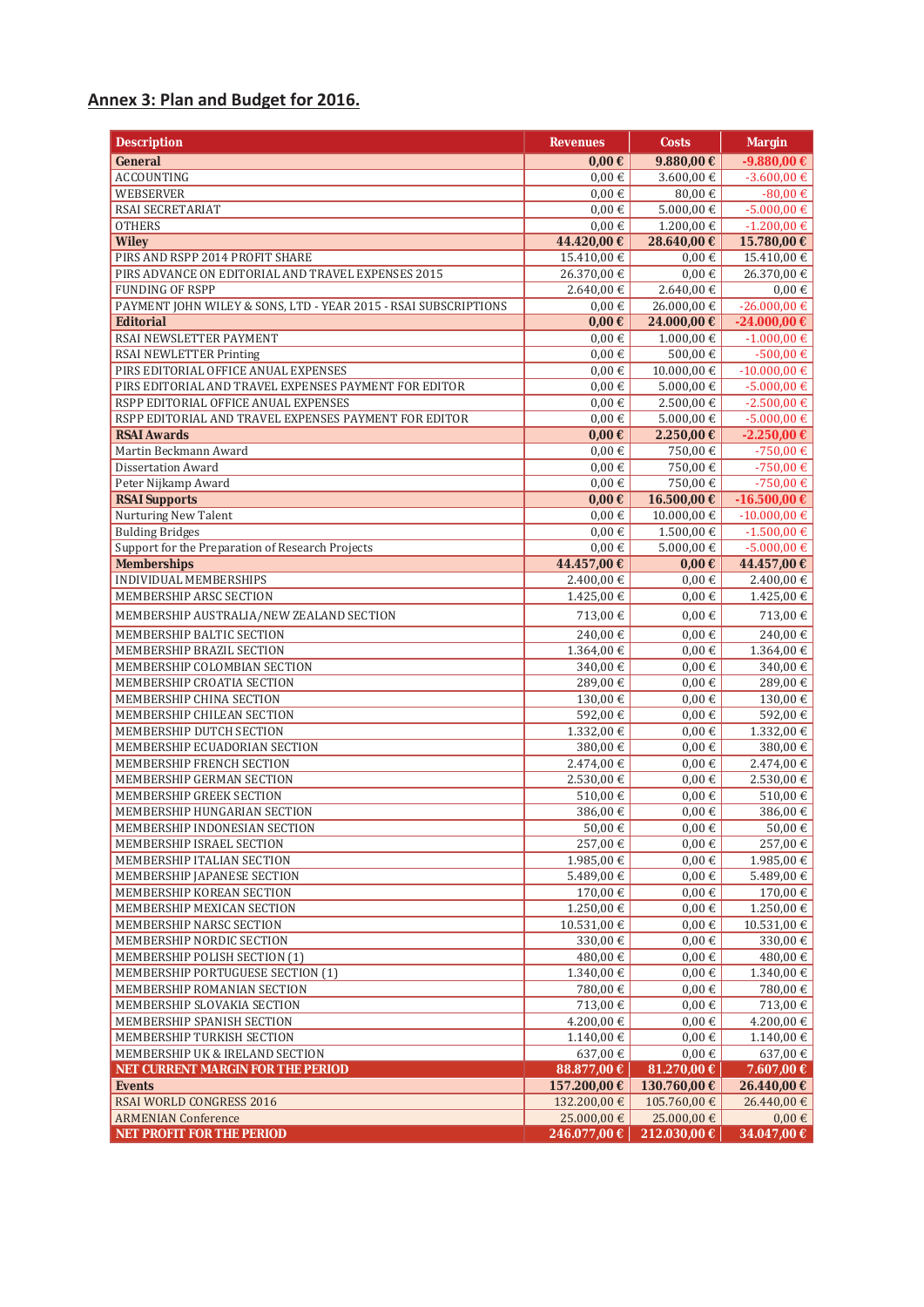

For 2016 RSAI will continue the two programs that were launched at the beginning of 2015: 'building bridges' and 'nurturing new talent'.

In 2016 RSAI will make seed funds available for the preparation of high-risk research projects by young researchers. RSAI will also promote the World Congress in Istanbul.

Papers in Regional Science will publish five issues to recover the backlog. Regional Science Policy and Practice will reinforce the efforts to have an impact factor.

With improved collaboration with sections and supra-nationals and the program nurturing new talent new sections from developing countries will register more members.

New sections are expected to be created in Asia, South America, Europe and Africa.

# Evolution of Wiley Accounts on RSAI Journals

Wiley Revenues associated with RSAI journals stabilized on 150000 GBP since 2010. Subscription from RSAI members represents recently 15% of total Wiley Revenues on RSAI journals. Subscription from RSAI members decrease sharply from 2008 to 2010.



Total Wiley Costs on RSAI Journals grew 80% along the period mainly due to strong increases in Production Costs and, more recently, editorial expenses not attributable to RSAI.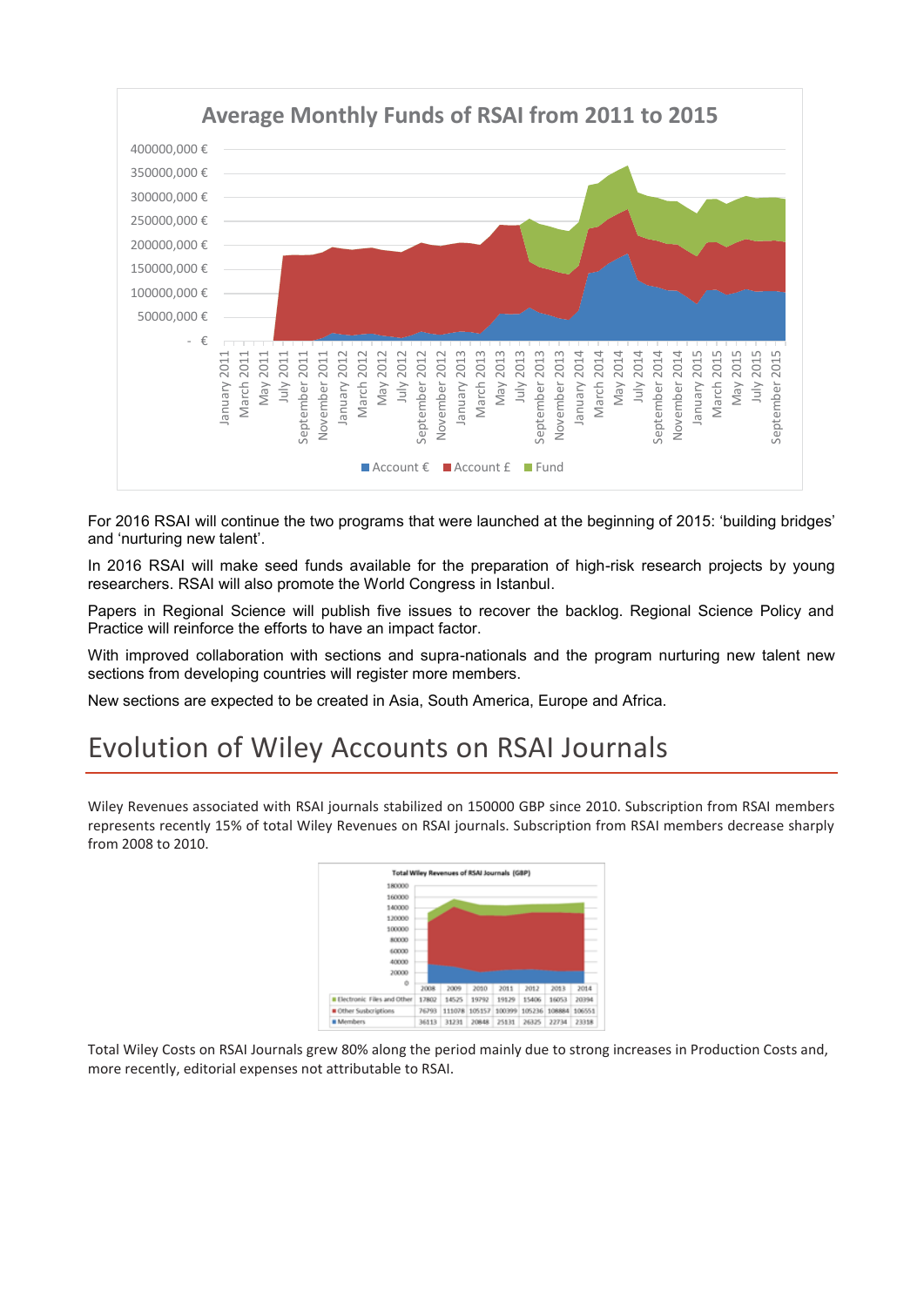

Wiley Margin on RSAI Journals was decreasing strongly from 2009 to 2011. That margin increased to 2012 but most of this increase is taken by Wiley on Excluded Margin and Overheads.



Net Values received by RSAI from Wiley decreased since RSAI began to collect membership fees directly from the sections in 2012.

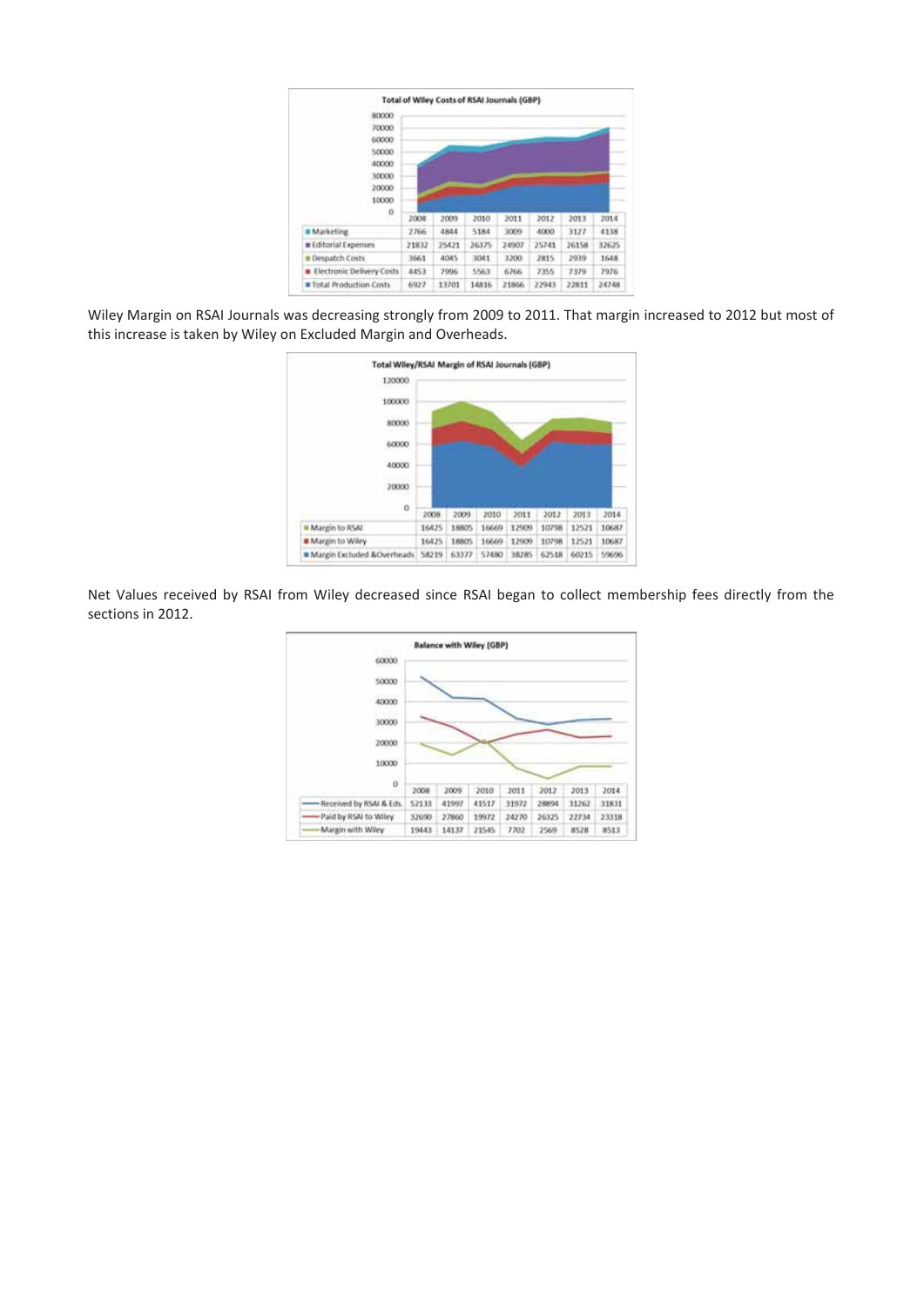### **Annex 4: New Councilors at Large**

Based on the candidates accepted by the Council in Lisbon on-line elections took place from the 15<sup>th</sup> of September 2015 till the 15<sup>th</sup> of October 2015. With 483 total voters, 258 noted for Dr. Fabio Mazzola, 131 for Dr. Amitrajeet A. Batabyal and 83 for Dr. Terry L. Clower; there were also 11 null votes.

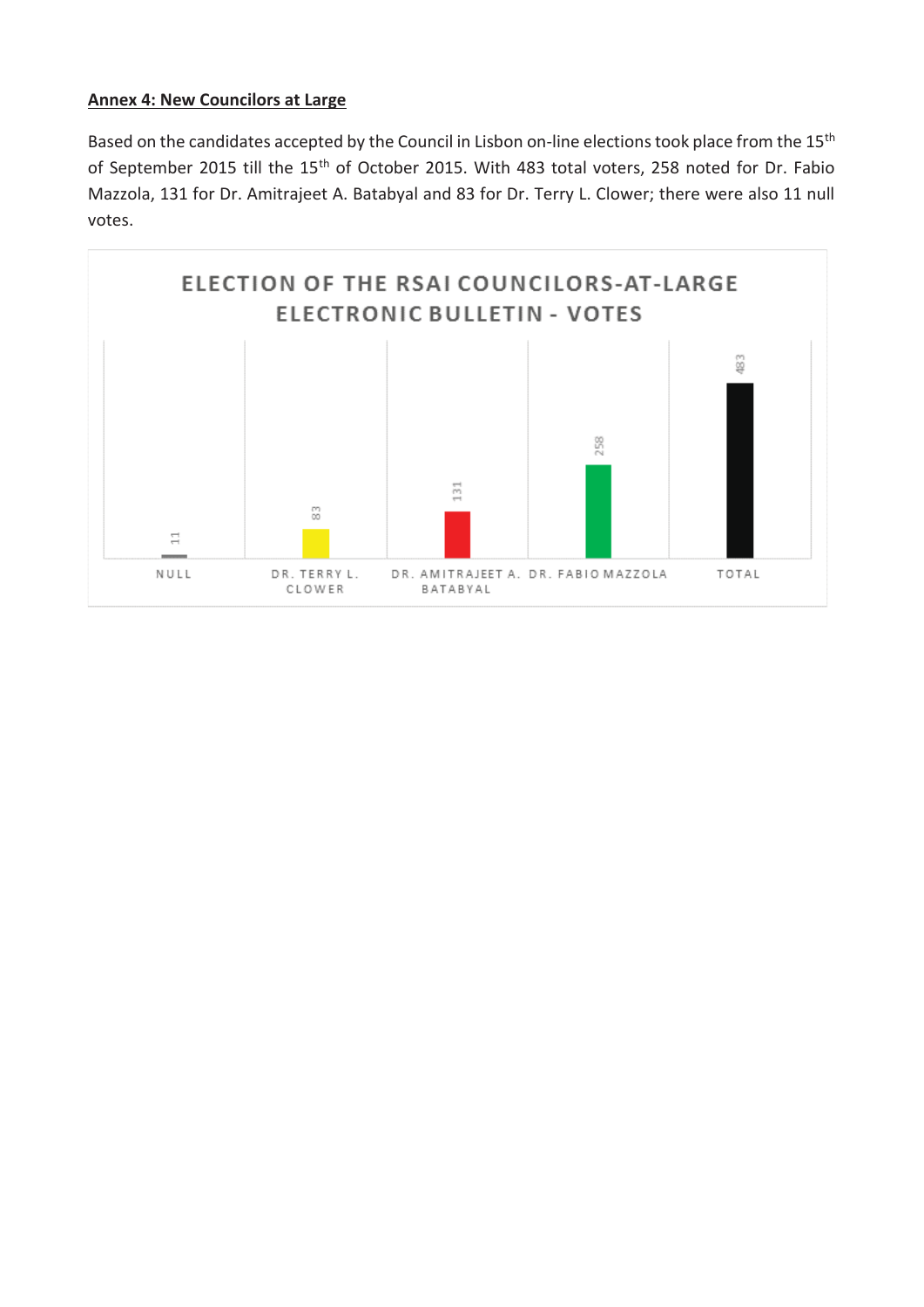#### **ENLARGEMENT OF THE RSAI COUNCIL TO 19 MEMBERS**

#### **Changes in By-law 3**

The RSAI Council that took place in Lisbon in August 2015 adopted the following resolution:

### **M-VI. The RSAI Council approved unanimously that the Presidents of the Supra Nationals and the Executive Director should be full members of the RSAI Council for the period of their respective mandates.**

It was also agreed that the by-laws that will translate those principles would be submitted for approval at the Council in Portland.

#### Article 5 of RSAI Constitution states:

#### **Article V. Administration**

**Section 1. Council**

RSAI shall be administered by a Council consisting of fifteen (15) voting members; this number shall include voting officers. The voting members of the Council and the election rules of the RSAI Council members and officers are specified in Bylaw 3 of the Constitution.

#### The required changes in By Law 3 are presented in red in column 2

#### **By-law 3: RSAI Council Member Elections**

a. General rules. Whenever possible, officers of RSAI should be members of the Council when nominated. Experience as a Council member before assuming office is highly desirable to ensure officers are well-acquainted with RSAI operations before assuming a leadership role. lf an officer is not on the Council when assuming office, or if the officer is in the third year of a regular Council term, the officer shall automatically occupy one of the six (6) at-large Council positions. lf no at-large position is immediately available, the officer shall serve as an additional (e.g., 16th) voting member of the Council until the first such position shall become available. lf an officer upon assuming office is in the first or second year as a regular member of Council, the 2 officer shall be permitted to occupy the position as voting Councillor throughout the entire term as officer. If such a person was elected to the Council by a superregional organization, that organization shall not be permitted to fill the Council position until the officer has completed the term as officer. If such a person was elected to the Council by the membership at large, the Council position shall not be refilled until the term as officer has been completed. Given the fact that no term or sequence for an officer holding voting powers on the Council exceeds three years, these provisions assure that no Council position shall need to be encumbered for more than two years.

b. Voting members. The voting members of the Council shall be comprised of:

• The President (an officer with duties defined in Article V, Section 3a of the Constitution)

• The Vice-President who is the President-Elect (an officer with duties defined in Article V, Section 3b of the Constitution)

#### **By-law 3: RSAI Council Member Elections**

a. General rules. **Officers of RSAI – the President, Vice-President, and the Executive Director – become members of the Council when elected to office and for the duration of their terms. Experience as a Council member before assuming office is highly desirable to ensure officers are well-acquainted with RSAI operations before assuming a leadership role. Presidents of the superregional organizations recognized by the RSAI also automatically become members of the RSAI Council for the period of their respective mandates.**

b. Voting members. The voting members of the Council shall be comprised of:

 • The President (an officer with duties defined in Article V, Section 3a of the Constitution)

• The Vice-President who is the President-Elect (an officer with duties defined in Article V, Section 3b of the Constitution)

• The Executive Director (an officer with duties defined in Article V, Section 3d of the Constitution)

• Additional Councilors. The voting places on the Council shall be occupied by Council members appointed by **the** superregional organizations, specifically:

• The **President of the** European Regional Science Association **plus** three (3) members;

• The **President or Executive Director of the** Regional Science Association of the Americas shall appoint **plus** three (3) members;

• The **President of the** Pacific Regional Science Conference Organization **plus** three (3) members;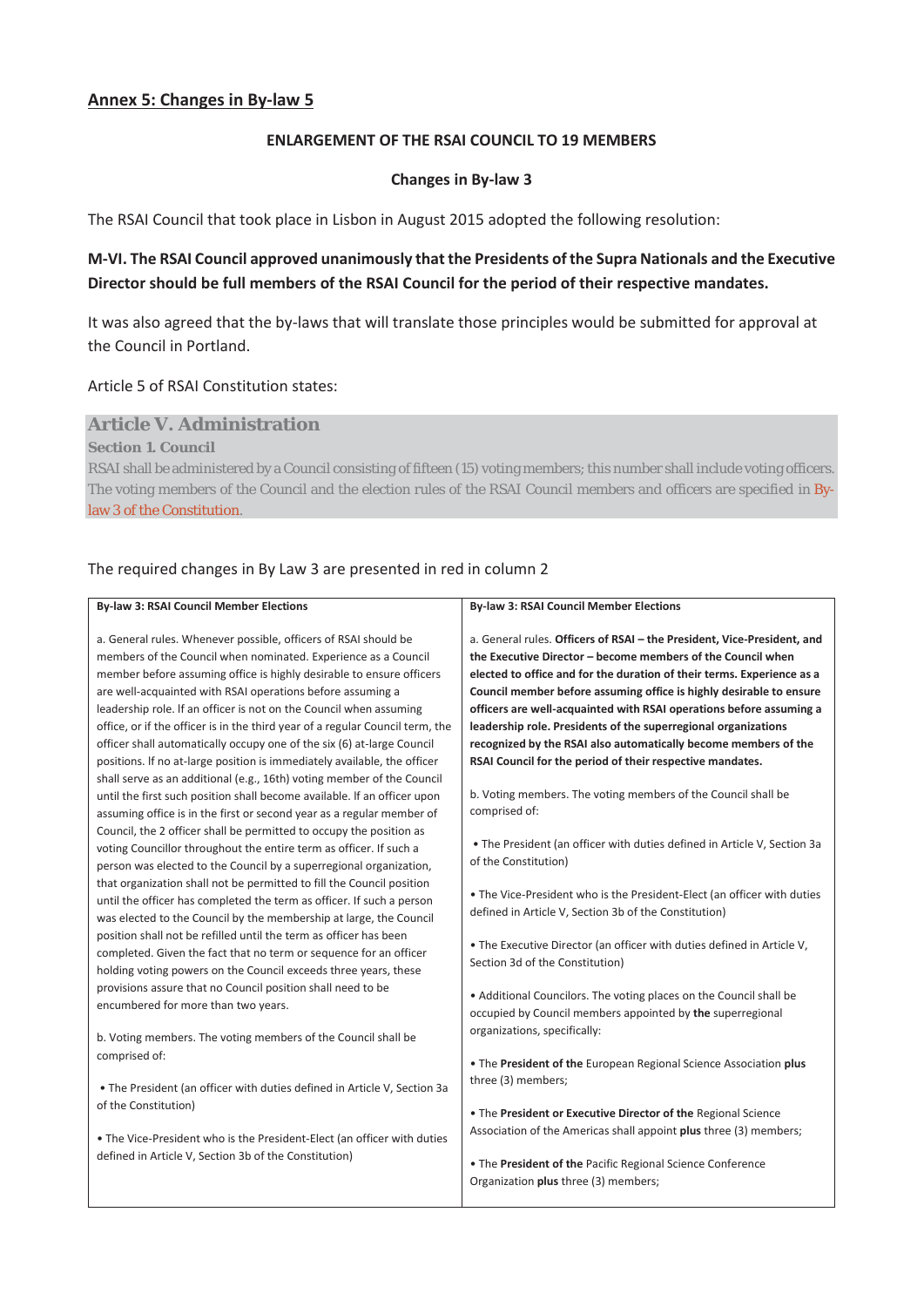• The Executive Director (an officer with duties defined in Article V, Section 3d of the Constitution)

• Additional Councilors needed to bring voting membership to fifteen. The fifteen voting places on the Council shall be occupied by a total of nine (9) Council members appointed by three superregional organizations, specifically:

• The European Regional Science Association shall appoint three (3) members;

• The Regional Science Association of the Americas shall appoint three (3) members,;

• The Pacific Regional Science Conference Organization shall appoint three (3) members;

• The active membership of the Association shall elect six (6) members. A section which is present in two superregional associations can elect a member for the Council as an appointee of only one superregional association at the time.

c. Normal limitation on number of voting members of the Council. The total number of voting members of the Council, including officers, shall normally be limited to fifteen (15), so as to maintain the effectiveness of the Council as an administrative body. This limitation may, at times, result in the invocation of special conditions regarding appointments and elections, as specified in the paragraphs below. Whereas the Council shall make every reasonable effort to ensure that membership does not exceed fifteen, it is recognized that for short periods, and in exceptional circumstances, the voting membership may slightly exceed this number.

d. Appointment of councilors by superregional organizations. The superregional organizations specified in By-law 1, shall appoint members of Council by procedures of their own choosing. To the extent possible, these terms should be staggered to assure continuity and a smooth, annual transition of Council duties. During the year of initial implementation of this Constitution, each superregional organization shall designate one of its three appointees to serve a regular three-year term, one a special two-year term, and one special one-year term.

e. Election of councilors-at-large. Nominations for Councilors to be elected at-large shall be made by the Council after solicitation of suggestions from the members of the Association. Every effort should be made to ensure the number of nominees each year shall be greater than the number of positions necessary to be filled. At-large positions shall not be considered available if, as noted below, they are encumbered by officers completing their terms of office.

To achieve desirable staggering of terms of office, the Council may, from time-to-time, designate certain at large positions to be for special terms not to exceed in duration the regular term of three (3) years. 3

f. Election procedures. Members of the Association in good standing on August 1 shall be entitled to vote in RSAI elections. Elections shall be conducted by e-mail ballot. The Executive Director shall mail ballots to eligible members by September 15 of the year preceding the year in which new Councilors shall assume office. Only ballots received prior to November 15 shall be included in official counts. The Executive Director shall notify the Council and candidates of election results no

• The active membership of the Association shall elect six (6) members. A section which is present in two superregional associations can elect a member for the Council as an appointee of only one superregional association at the time.

c. Normal limitation on number of voting members of the Council. The total number of voting members of the Council, including officers, shall normally be limited to **twenty** (**20**), so as to maintain the effectiveness of the Council as an administrative body. This limitation may, at times, result in the invocation of special conditions regarding appointments and elections, as specified in the paragraphs below. Whereas the Council shall make every reasonable effort to ensure that membership does not exceed **twenty**, it is recognized that for short periods, and in exceptional circumstances, the voting membership may slightly exceed this number.

d. Appointment of councilors by superregional organizations. The superregional organizations specified in By-law 1, shall appoint members of Council by procedures of their own choosing. To the extent possible, these terms should be staggered to assure continuity and a smooth, annual transition of Council duties. During the year of initial implementation of this Constitution, each superregional organization shall designate one of its three appointees to serve a regular three-year term, one a special two-year term, and one special one-year term.

e. Election of councilors-at-large. Nominations for Councilors to be elected at-large shall be made by the Council after solicitation of suggestions from the members of the Association. Every effort should be made to ensure the number of nominees each year shall be greater than the number of positions necessary to be filled. At-large positions shall not be considered available if, as noted below, they are encumbered by officers completing their terms of office.

To achieve desirable staggering of terms of office, the Council may, from time-to-time, designate certain at large positions to be for special terms not to exceed in duration the regular term of three (3) years. 3

f. Election procedures. Members of the Association in good standing on August 1 shall be entitled to vote in RSAI elections. Elections shall be conducted by e-mail ballot. The Executive Director shall mail ballots to eligible members by September 15 of the year preceding the year in which new Councilors shall assume office. Only ballots received prior to November 15 shall be included in official counts. The Executive Director shall notify the Council and candidates of election results no later than December 1. Members of the Association shall be informed of results as soon as possible.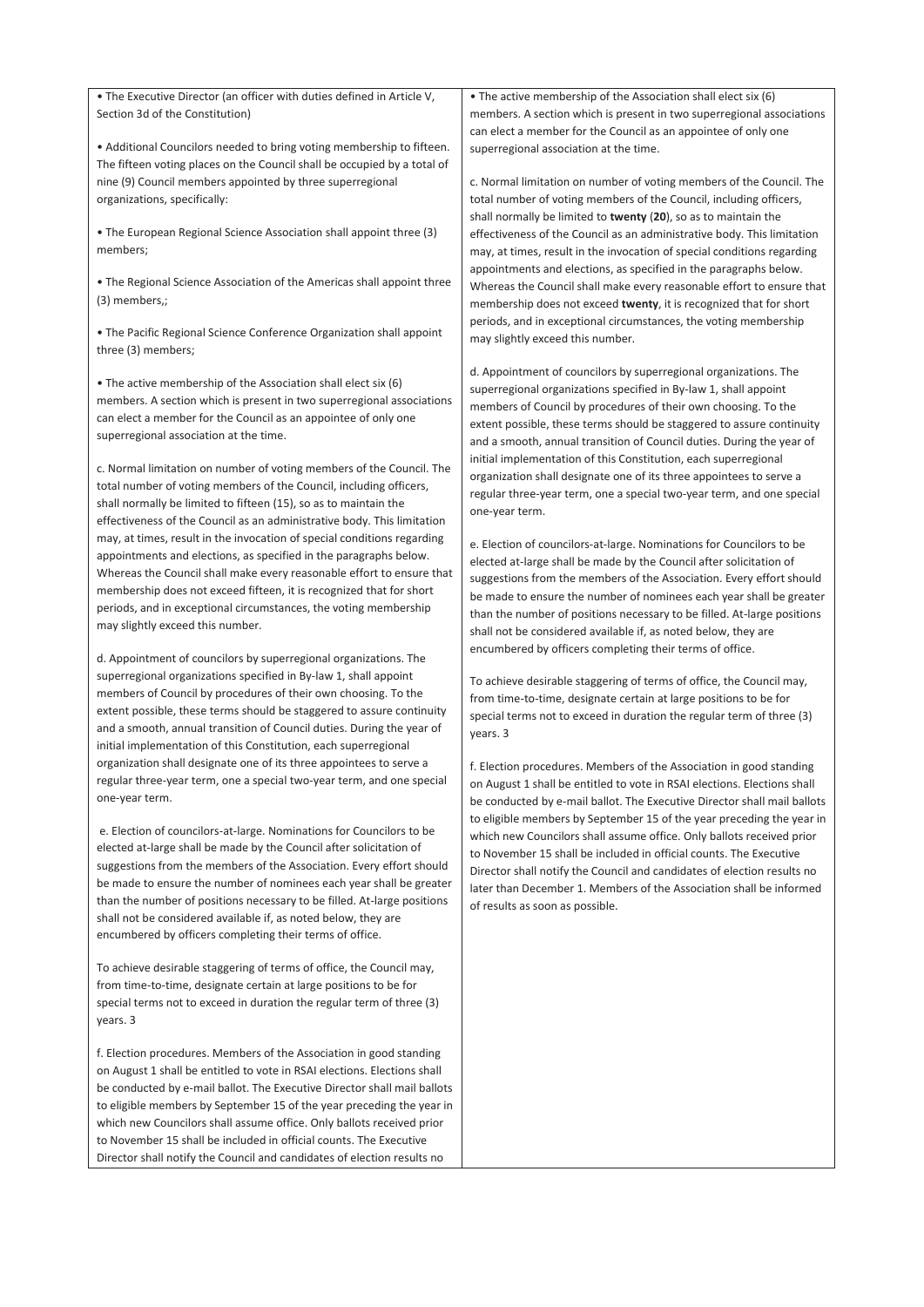#### **Annex 6: New Members of the Editorial Board of Papers in Regional Science**

### **Jonathan Corcoran BSc (Hons) MSc PhD GCHE**



**Contact address**  Geography, Planning and Environmental Management (GPEM) University of Queensland QLD 4072, Australia Telephone +61(0)7 3365 5617 Facsimile +61(0)7 3365 3561 Email jj.corcoran@uq.edu.au Nationality Dual citizenship status (British/Australian)

#### **Employment and academic history**

2013-Present: Associate Professor, Geography, Planning and Environmental Management (GPEM), University of Queensland. (tenured)

2009-2013: Senior Lecturer, Geography, Planning and Environmental Management (GPEM), University of Queensland (tenured).

2005-2008: Research Fellow, University of Queensland Social Research Centre (UQSRC) in ISSR at the University of Queensland.

2003-2005: Post-Doctoral Research Fellow, School of Computing, University of Glamorgan.

1999-2003: PhD Research and Part-Time Lecturer, School of Computing, University of Glamorgan.

1998-1999 System Developer, Ordnance Survey, Southampton

#### **Research**

Published a total of 86 publications of which 55 are in refereed journals Citations ISI (Web of Knowledge): Citations 262; H-index 9 (July 2015) Scopus: Citations 303; H-index 10 (July 2015) Google Scholar: Citations 573; H-index 12 (July 2015)

#### **Donald J. Lacombe Ph.D. Economics, B.S. Economics, Contact address**



Regional Research Institute West Virginia University 886 Chestnut Ridge Road CRRB, 5th Floor Morgantown, WV 26506 Phone: (304) 293-8543,Fax: (304) 293-6699 Oce: 509 Chestnut Ridge Research Building Email: donald.lacombe@mail.wvu.edu, Web: http://community.wvu.edu/djlacombe/index.html

#### **Academic Experience**

Associate Professor of Agricultural and Resource Economics and Economics, and Research Associate Professor, Regional Research Institute, West Virginia University August 2009{present.

Associate Professor of Economics, Ohio University, Fall 2007-Spring 2009.

Assistant Professor of Economics, Ohio University, Fall 2001{Fall 2007.

Visiting Assistant Professor of Economics, Trinity University, San Antonio, TX, Fall 2000{Spring 2001. **Areas of Concentration** 

Spatial Econometrics, Public Finance and Public Choice, Industrial Organization Education **Research** 

Published a total of 31 referred publications.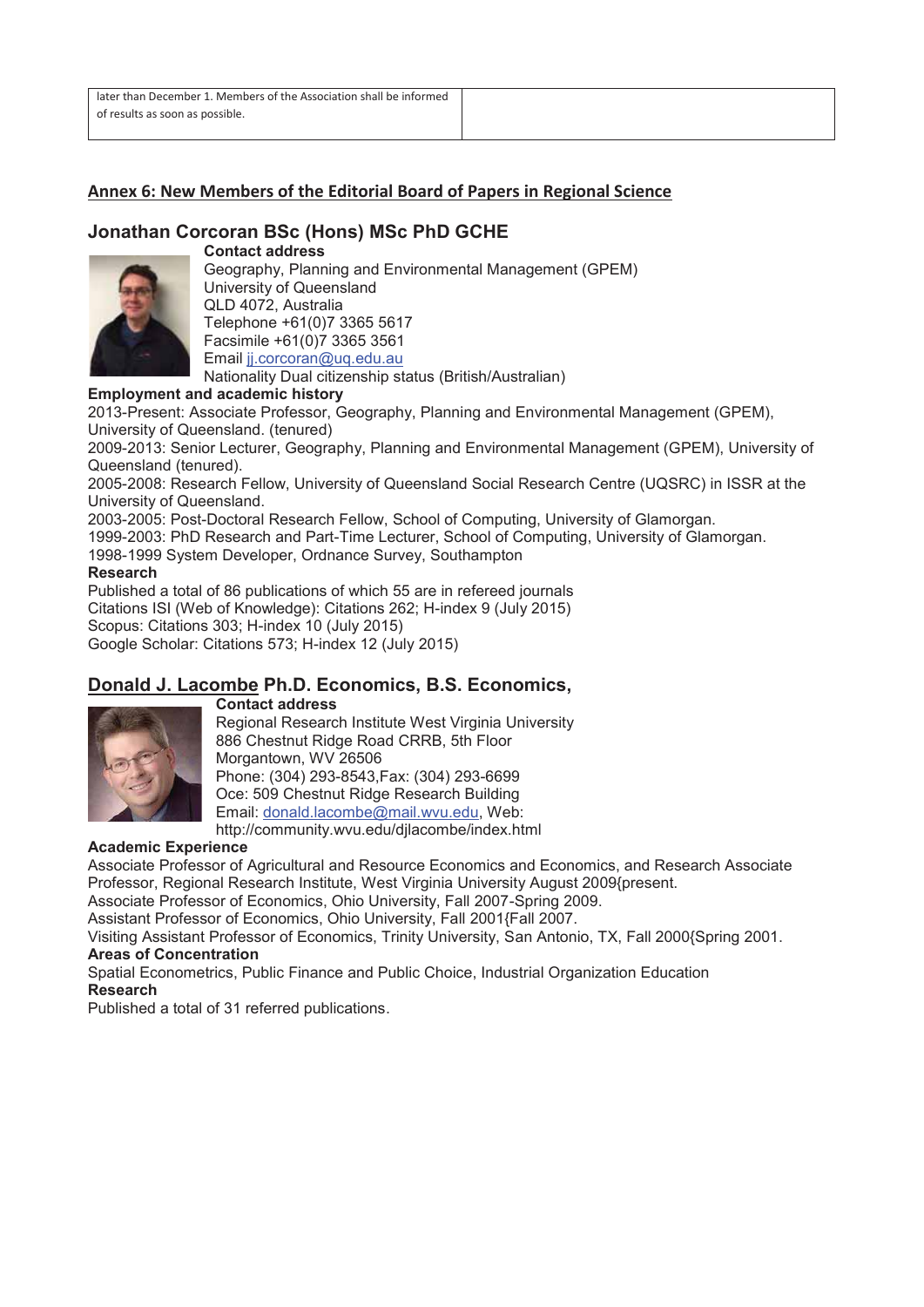#### **Annex 7: Founders Award**

In regards to the RSAI Founder's Medal, following the recommendation of the RSAI board meeting in Lisbon, we have formed a Selection Committee, which consists of Andrés Rodríguez-Pose, Antoine Baily, Arthur Getis, Jean-Claude Thill and Emmanouil Tranos (secretary). We have advertised the Call for Nominations using the RSAI mailing list and the RSAI web page. The deadline for nominations is 30th November 2015 and we are aiming to have the three nominations selected before the end of 2015. Then, past recipients of the Founder's Medal will be invited to recommend the recipient from the list of three nominees compiled by the Committee. The announcement of the recipient will take place during the next World RSAI Congress in Istanbul (25-28th April, 2016).

Emmanouil Tranos

#### **Calls for Nominations for the RSAI Founder's Medal – Deadline: 30th November 2015**

The Founder's Medal was established to recognize lifetime contributions to the field of Regional Science and to the Association. It is still the only honour conveyed by the Association as a whole. Previous recipients include Walter Isard, Martin J. Beckmann, William Alonso, Jean H. P. Paelinck, David E. Boyce, Peter Nijkamp, Antoine Bailly and Arthur Getis.

Individuals are invited to submit nominations/self-nominations for the RSAI Founder's Medal. The nominations should be sent to the RSAI Selection Committee (e.tranos@bham.ac.uk), which consists of Andrés Rodríguez-Pose, Antoine Baily, Arthur Getis, Jean-Claude Thill and Emmanouil Tranos. The Committee will select three (3) nominees recommended as potential recipients of the Founder's Medal based on the below criteria. Then, past recipients of the Founder's Medal will be invited to recommend the recipient from the list of three nominees compiled by the Committee. The announcement of the recipient will take place in early 2016 and during the next World RSAI Congress in Istanbul (25-28th April, 2016).

A written nomination/self-nomination of a candidate for consideration for the RSAI Founder's Medal should articulate the merit of the nominee for receiving the Founder's Medal. It must include a detailed statement of the nature of the lifetime contribution a candidate has made to RSAI. The nomination/self-nomination must explain how and why that contribution of the nominee meets the criteria of the RSAI Founder's Medal outlined below:

- The recipient should be a senior scholar who has contributed in an important way to the field of Regional Science in a scholarly sense;
- The recipient should have been active in the RSAI for a sustained period, but not necessarily active at the time of the award; also, the award is not given posthumously;
- The recipient should be a person with whom many members can identify; his/her contributions could be a major work in one area or many works in several areas;
- The contribution need not be limited to one type of contribution; it might be theory, method or policy, for example;
- It is recognized that the native country and language of scholars affect the extent to which they are known by the membership, and an effort should be made to take this into account.

More information about the Founder's Medal can be found on the RSAI web page.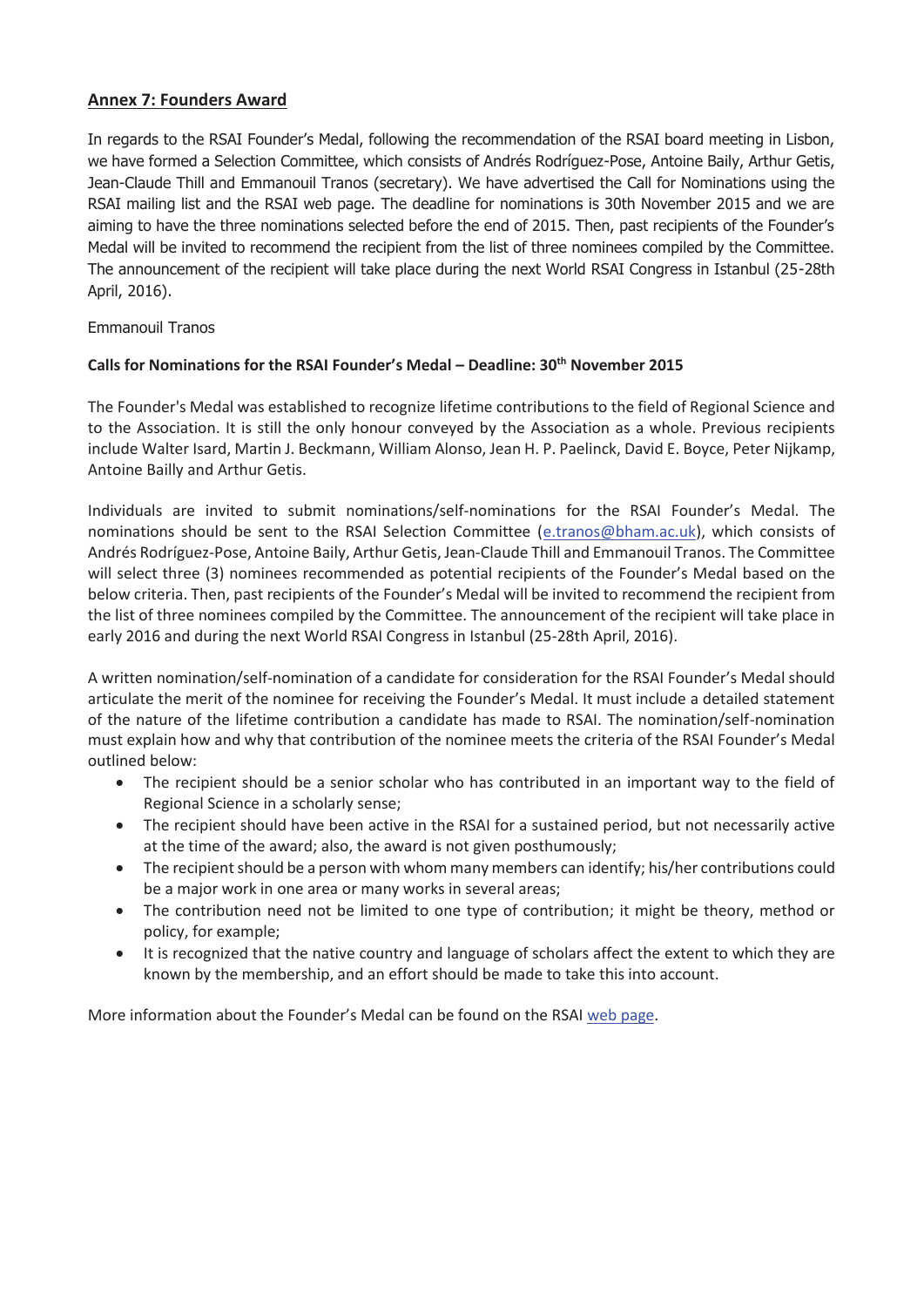#### **Annex 8: Fellows Award 2015**







<u>Kieran P. Donagny</u><br>Cornell University, USA Raymond J.G.M. Florax Purdue University, USA



University of Waikato, NZ

#### Dear all,

It is my greatest pleasure to report to you the final winners of the 2016 RSAI dissertation competition. But I would like to first express my deepest gratitude to the three reviewers, specifically, Laura Resmini, University of Milano-Bicocca, Italy, Paul Dalziel, Lincoln University, New Zealand, and Michel Dimou, University of Toulon, France. They have been extraordinary for taking time out of their busy schedules reviewing all 15 submissions and for reaching an unanimous decision timely. We have a total of 15 submissions for this year's competition, in which eight from U.S. universities, two from Turkey, and one each from Belgium, Netherlands, Spain, India, and Israel. The final winners are presented as follows. Tate Twinam University of Pittsburgh Title: The Economics of Zoning Co-Advisors: Arie Beresteanu and Randall P. Walsh Jianjun Tang University of Groningen (Netherlands) Title: Demand-oriented irrigation water management in northwestern China Advisor: Henk Folmer Mona Kashiha University of North Carolina at Charlotte Title: Spatial competition based on customers' choice histories: A study of trade flows Advisor: Jean-Claude Thill

Shaoming Cheng Associate Professor Department of Public Administration Modesto A. Maidique Campus, PCA 350A Florida International University 11200 SW 8th Street, Miami, FL 33199 Phone: 305-348-0432, Fax: 305-348-5848 E-mail: scheng@fiu.edu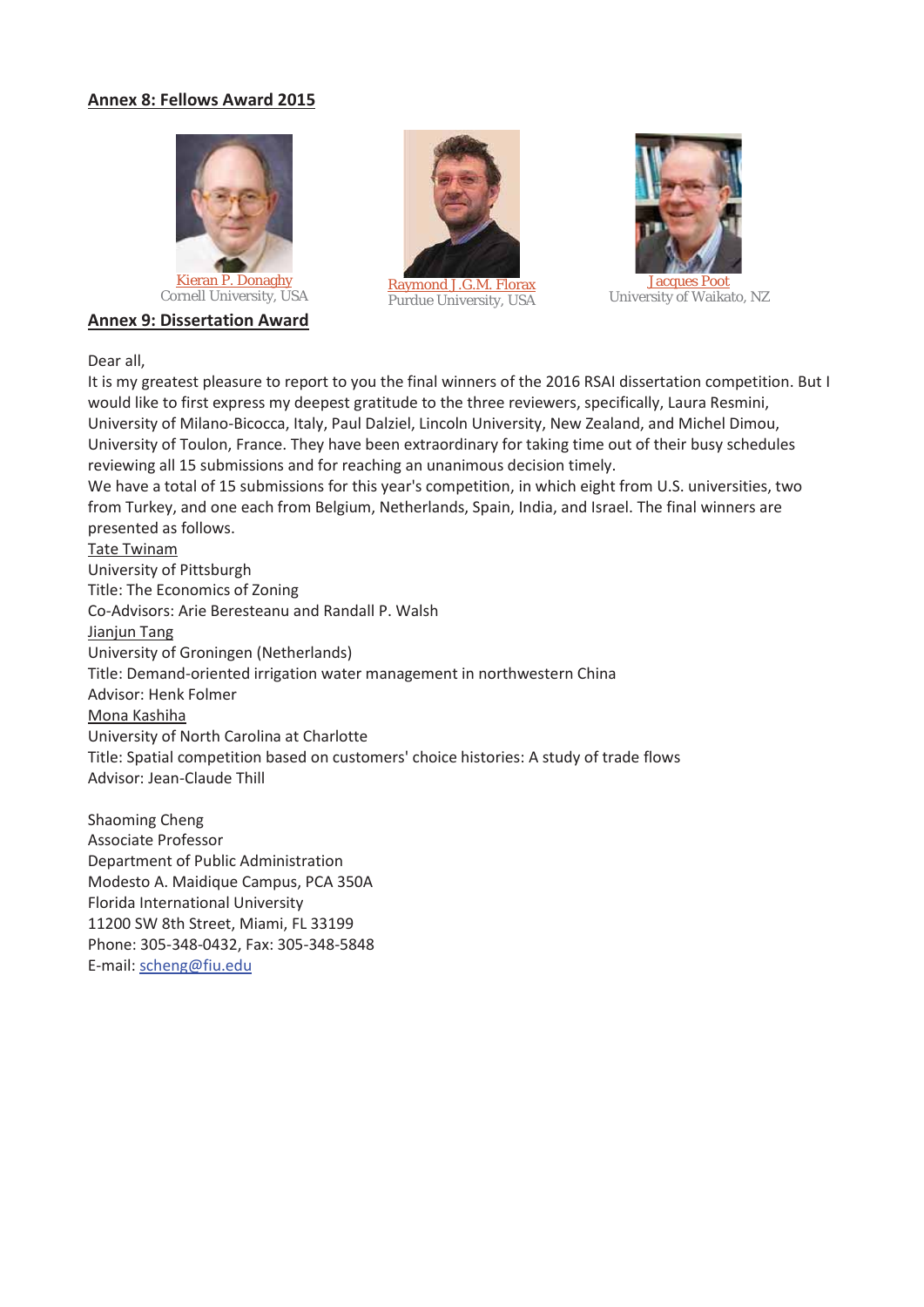### **Annex 10: Stan Czamanski Award**

#### **Award of Stan Czamanski Prize in 2015**

by David Boyce, Kieran Donaghy and Rachel Franklin

In mid-October, 2015, our committee met by telephone to recommend the winner of the 2015 award of the Stan Czamanski Prize for the best Ph.D. dissertation proposal approved during the period July 1, 2014 to June 30, 2015. The six candidates for this award were the following:

Steven R. Gehrke, Portland State University, Portland, Oregon, USA

Sarah Howe, RMIT University, Victoria, Australia

Victor Iturra Rivera, The Ohio State University, Columbus, Ohio, USA

Dávid Krisztián Nagy, Princeton University, Princeton, New Jersey, USA

Natalya Rybnikova, University of Haifa, Haifa, Israel

Samuel Stehle, Penn State University, University Park, Pennsylvania, USA

One other candidate by Xize Wang, University of Southern California, Los Angeles, California, USA, was submitted early for the 2016 competition. He was asked to resubmit his documents in June 2016. Finally, one additional candidate, Hyun Kim, University of Wisconsin-Madison, Madison, Wisconsin, USA, was submitted on September 30, 2015. This submission was not judged in the 2015 competition.

In reviewing the six submissions, the following statement was carefully considered:

"Professor Czamanski's research exemplified the analysis of social problems with regional and spatial dimensions. In doing so, he chose judiciously the right combination of analytical and empirical research methods from his tool box to address the specific issue at hand. Many of his papers illustrated how particular combinations of methods could be used most aptly to study particular problems."

In our review, we agreed unanimously that the proposal of Steven Gehrke best represented the approach of Professor Czamanski. Gehrke's proposal was entitled "Active Travel Behavior and Spatial-temporal Land Use Mixing." The letter by Professor Kelly Clifton was helpful in reaching this conclusion.